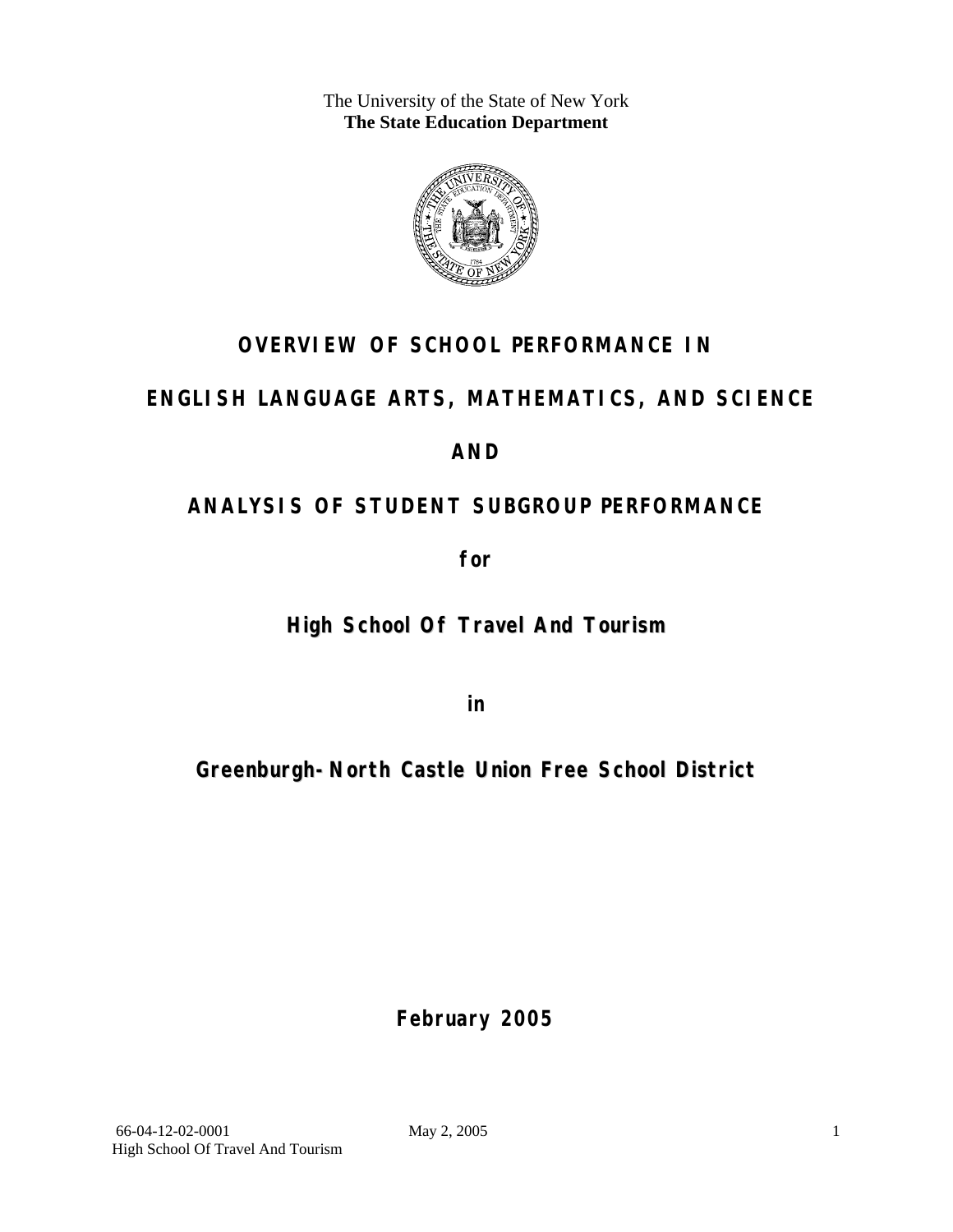#### **THE UNIVERSITY OF THE STATE OF NEW YORK**

#### **Regents of The University**

| Tonawanda             |
|-----------------------|
|                       |
| Staten Island         |
| New Rochelle          |
| Peru                  |
| <b>North Syracuse</b> |
| New York              |
| <b>Belle Harbor</b>   |
| <b>Buffalo</b>        |
| Hartsdale             |
| Albany                |
| <b>Bronx</b>          |
| <b>Binghamton</b>     |
| Rochester             |
|                       |

### **President of The University and Commissioner of Education**

RICHARD P. MILLS

**Deputy Commissioner for Elementary, Middle, Secondary and Continuing Education**  JAMES A. KADAMUS

#### **Assistant Commissioner for Standards, Assessment and Reporting**  DAVID M. ABRAMS

**Coordinator, Information and Reporting Services** 

MARTHA P. MUSSER

The State Education Department does not discriminate on the basis of age, color, religion, creed, disability, marital status, veteran status, national origin, race, gender, genetic predisposition or carrier status, or sexual orientation in its educational programs, services and activities. Portions of this publication can be made available in a variety of formats, including braille, large print or audio tape, upon request. Inquiries concerning this policy of nondiscrimination should be directed to the Department's Office for Diversity, Ethics, and Access, Room 530, Education Building, Albany, NY 12234. **Requests for additional copies of this publication may be made by contacting the Publications Sales Desk, Room 309, Education Building, Albany, NY 12234.** 

Please address all correspondence about this report that is not related to data corrections to:

*School Report Card Coordinator Information and Reporting Services Team New York State Education Department Room 863 EBA 89 Washington Avenue Albany, NY 12234*  E-mail: *RPTCARD@mail.nysed.gov*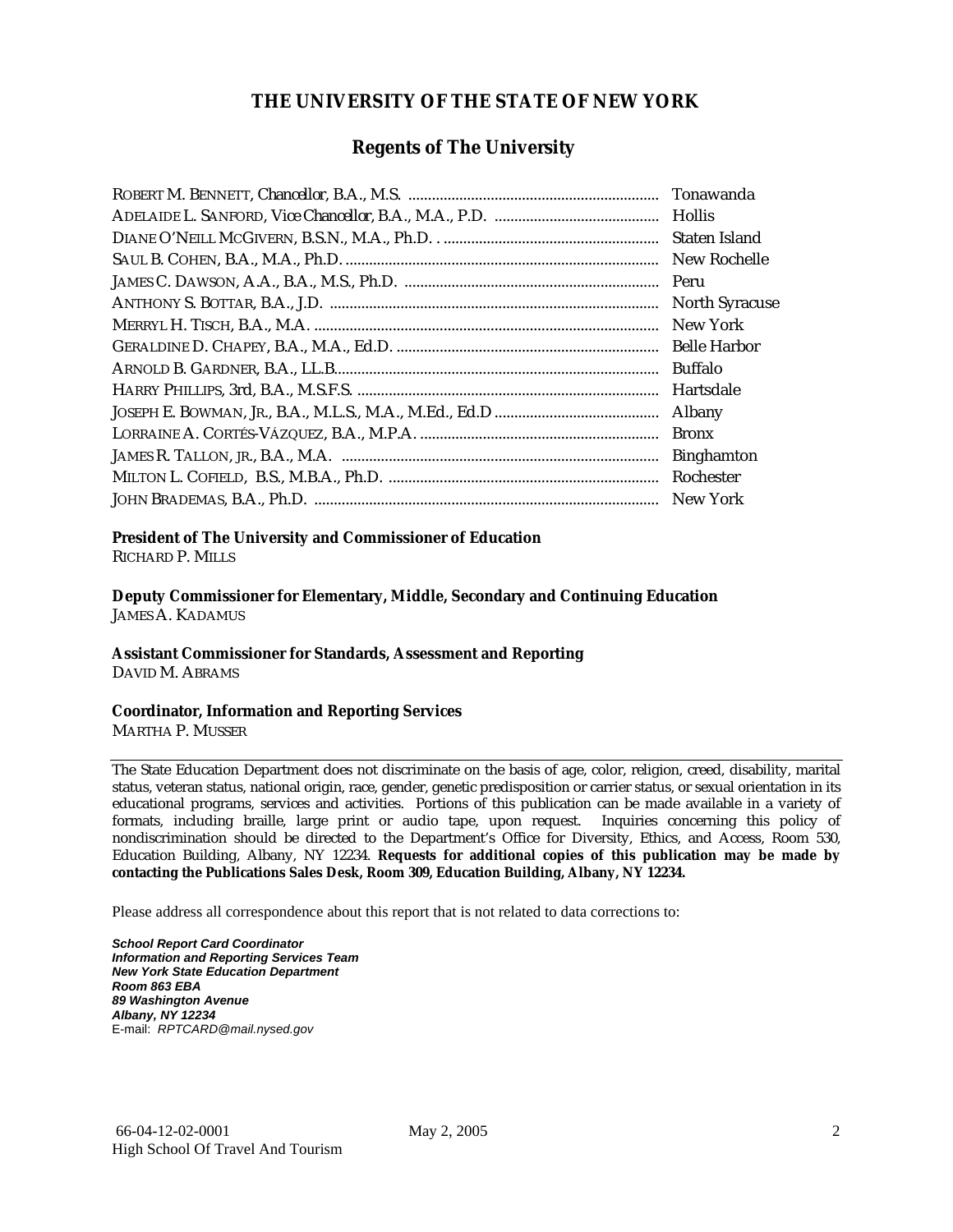The *New York State School Report Card* is an important part of the Board of Regents effort to raise learning standards for all students. It provides information to the public on student performance and other measures of school and district performance. Knowledge gained from the school report card on a school's strengths and weaknesses can be used to improve instruction and services to students.

The *New York State School Report Card* consists of three parts: the *Overview of School Performance in English Language Arts, Mathematics, and Science and Analysis of Student Subgroup Performance,* the *Comprehensive Information Report,* and the *Accountability Status Report*. The *Overview and Analysis* presents performance data on measures required by the federal No Child Left Behind Act: English, mathematics, science, and graduation rate. Performance data on other State assessments can be found in the *Comprehensive Information Report*. The *Accountability Status Report* provides information as to whether a school is making adequate progress toward enabling all students to achieve proficiency in English and mathematics.

State assessments are designed to help ensure that all students reach high learning standards. They show whether students are getting the foundation knowledge they need to succeed at the elementary, middle, and commencement levels and beyond. The State requires that students who are not making appropriate progress toward the standards receive academic intervention services.

In the *Overview*, performance on the elementary- and middle-level assessments in English language arts, mathematics, and science is reported in terms of mean scores and the percentage of students scoring at each of the four levels. These levels indicate performance on the standards from seriously deficient to advanced proficiency. Regents examination scores are reported in four score ranges. Scores of 65 to 100 are passing; scores of 55 to 64 earn credit toward a local diploma (with the approval of the local board of education). Though each elementary- and middle-level assessment is administered to students in a specific grade, secondary-level assessments are taken by students when they complete the coursework for the core curriculum. Therefore, the performance of students at the secondary level is measured for a student cohort rather than a group of students at a particular grade level. Students are grouped in cohorts according to the year in which they first entered grade 9.

The assessment data in the *Overview and Analysis* are for all tested students in the school, including general-education students and students with disabilities. In the *Overview*, each school's performance is compared with that of schools similar in grade level, district resources, and student needs as indicated by income and limited English proficiency (LEP) status. Each district's performance is compared with that of all public schools statewide. In the *Analysis*, performance is disaggregated by race/ethnicity, disability status, gender, LEP status, income level, and migrant status.

Explanations of terms referred to or symbols used in this part of the school report card may be found in the glossary on the last page. Further information on the school report card may be found in the guide, *Understanding Your School Report Card: February 2005*, available on the Information and Reporting Services Web site at www.emsc.nysed.gov/irts.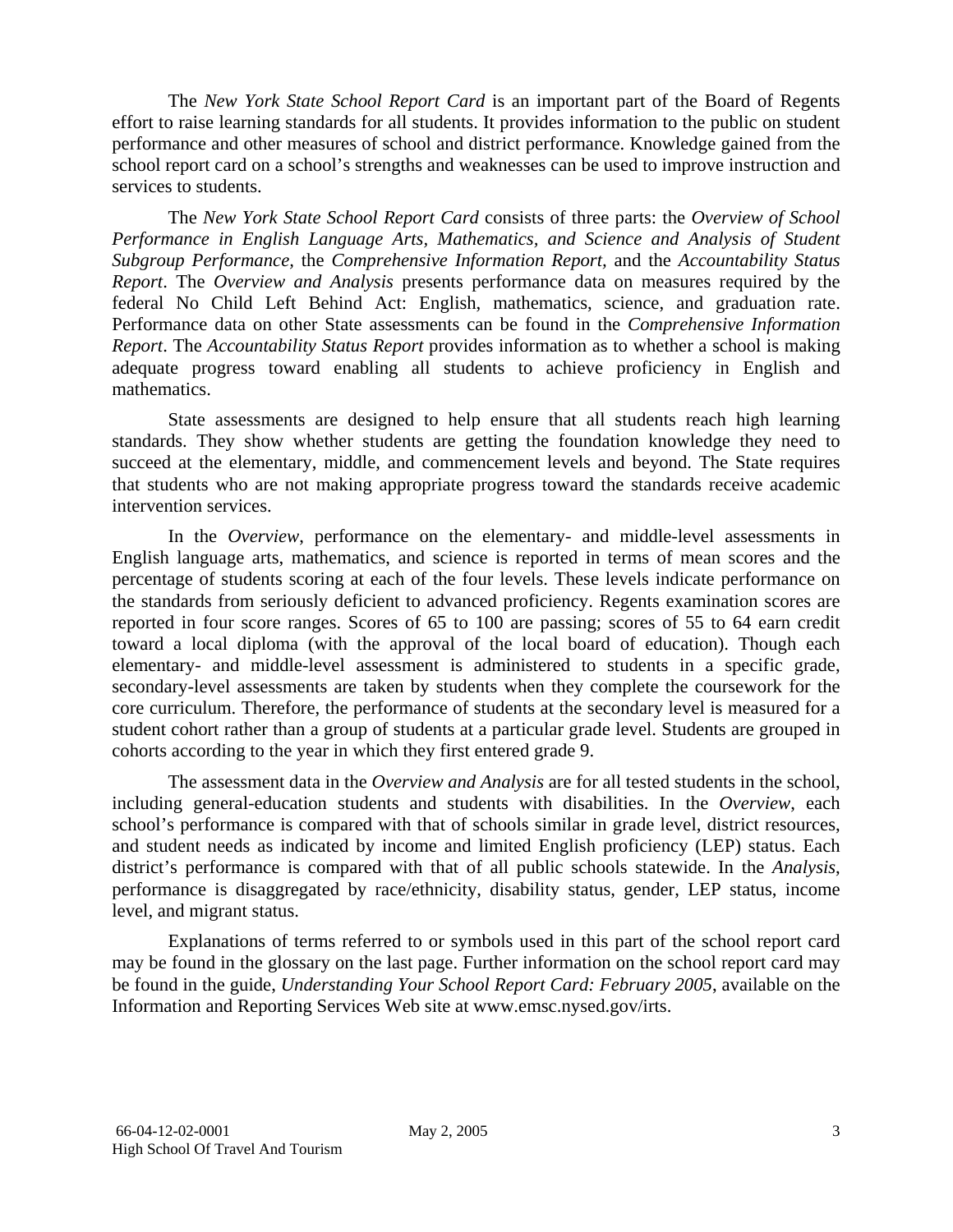# **Overview of School Performance in English Language Arts, Mathematics, and Science**

### **School Profile**

| Principal:<br>Muhammad Riaz |             | (914)964-5496<br>Phone:   |
|-----------------------------|-------------|---------------------------|
| <b>Organization</b>         | Grade Range | <b>Student Enrollment</b> |
| 2003-04                     | $7 - 12$    | 156                       |

#### **2002-03 School District-wide Total Expenditure per Pupil | \$0 \$0**

| <b>Similar</b><br><b>Schools</b><br>Group | schools serve special needs students. | This school is in Similar Schools Group 56. All schools in this group are in institutional school districts. These |
|-------------------------------------------|---------------------------------------|--------------------------------------------------------------------------------------------------------------------|
|-------------------------------------------|---------------------------------------|--------------------------------------------------------------------------------------------------------------------|

#### **2003–04 Core Classes Taught by Highly Qualified Teachers\***

| <b>Total Number of</b><br><b>Core Classes</b> | <b>Percent Taught</b><br>by Highly<br>Qualified<br><b>Teachers</b> |
|-----------------------------------------------|--------------------------------------------------------------------|
|                                               | 90%                                                                |

\*To meet the federal definition of "highly qualified," public school teachers of core academic subjects must have at least a bachelor's degree and be State certified for and demonstrate subject matter competency in the core academic subject(s) they teach.

#### **2003–04 Teachers with No Valid Teaching Certificate\***

| <b>Total Number of</b><br><b>Teachers</b> | <b>Percent with No</b><br><b>Valid Teaching</b><br><b>Certificate</b> |
|-------------------------------------------|-----------------------------------------------------------------------|
| 21                                        | 10%                                                                   |
| $\mathbf{A}$<br>$\cdots$                  | . .                                                                   |

\*Includes teachers with a modified temporary license.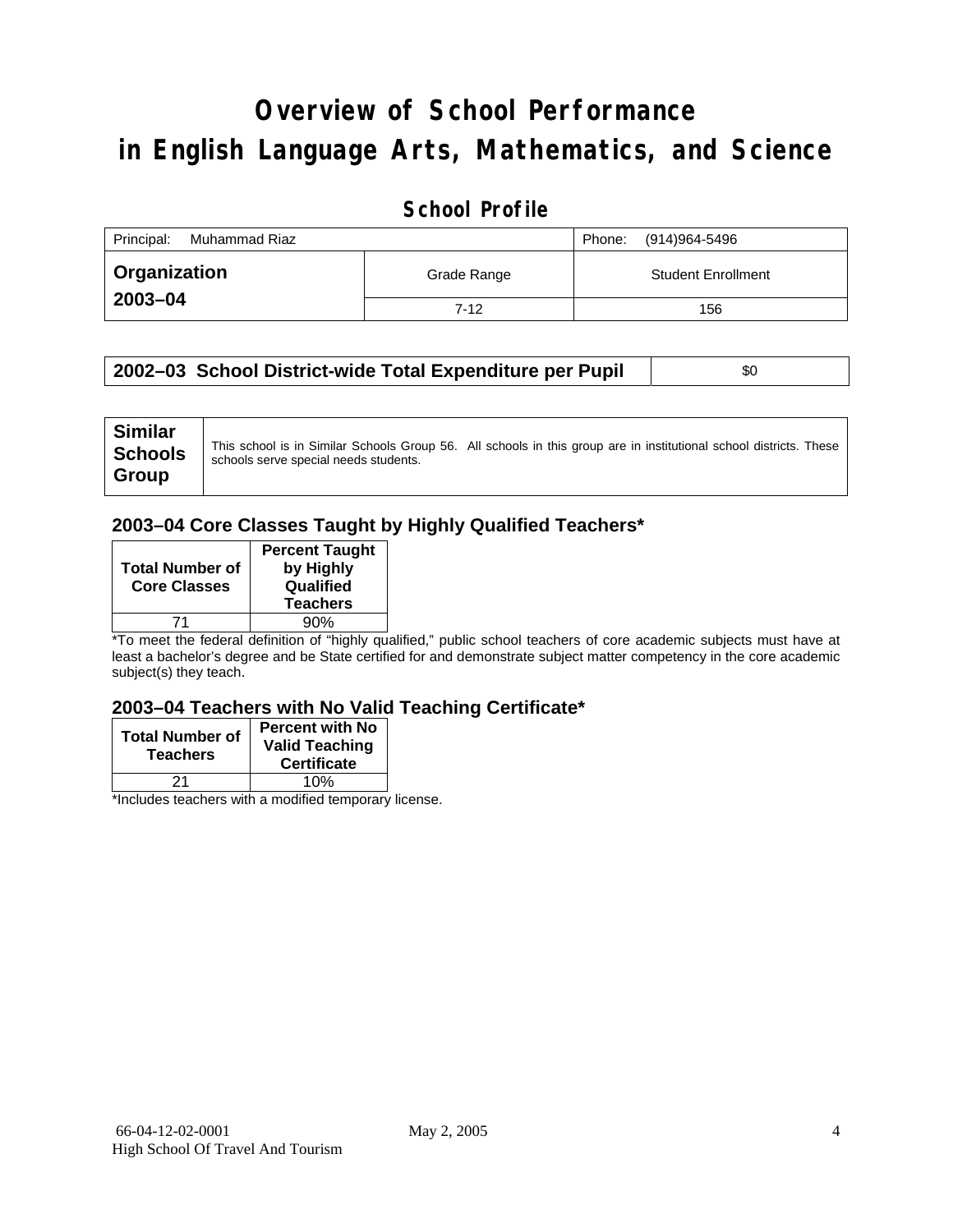English Language Arts



|                                      | <b>Counts of Students</b> |                    |                    |                    |                     |                   |  |
|--------------------------------------|---------------------------|--------------------|--------------------|--------------------|---------------------|-------------------|--|
| Performance at<br><b>This School</b> | Level 1<br>527-659        | Level 2<br>660-698 | Level 3<br>699-737 | Level 4<br>738-830 | <b>Total Tested</b> | <b>Mean Score</b> |  |
| <b>March 2002</b>                    | 10                        | 10                 |                    | 0                  | 20                  | 642               |  |
|                                      | Level 1<br>527-657        | Level 2<br>658-696 | Level 3<br>697-736 | Level 4<br>737-830 | <b>Total Tested</b> |                   |  |
| January 2003                         | 15                        | 4                  |                    | 0                  | 19                  | 635               |  |
| January 2004                         |                           | 5                  |                    | 0                  | 9                   | 654               |  |

|         | Middle-Level English Language Arts Levels — Listening, Reading, and Writing Standards                         |  |  |  |  |
|---------|---------------------------------------------------------------------------------------------------------------|--|--|--|--|
| Level 4 | These students <b>exceed the standards</b> and are moving toward high performance on the Regents examination. |  |  |  |  |
| Level 3 | These students meet the standards and, with continued steady growth, should pass the Regents examination.     |  |  |  |  |
| Level 2 | These students need extra help to meet the standards and pass the Regents examination.                        |  |  |  |  |
| Level 1 | These students have serious academic deficiencies.                                                            |  |  |  |  |

**Performance of Limited English Proficient Students Taking the New York State English as a Second Language Achievement Test (NYSESLAT) as the Measure of English Language Arts Achievement**

| Grade 8 | Level 1 | Level 2 | Level 3 | Level 4 | <b>Total Tested</b> |
|---------|---------|---------|---------|---------|---------------------|
| 2004    |         |         |         |         |                     |

**Performance of Students with Severe Disabilities on the New York State Alternate Assessment (NYSAA) in English** 

| Grade 8 | AA-Level | <b>AA-Level 2</b> | AA-Level 3 | <b>AA-Level 4</b> | <b>Total Tested</b> |
|---------|----------|-------------------|------------|-------------------|---------------------|
| 2003-04 |          |                   |            |                   |                     |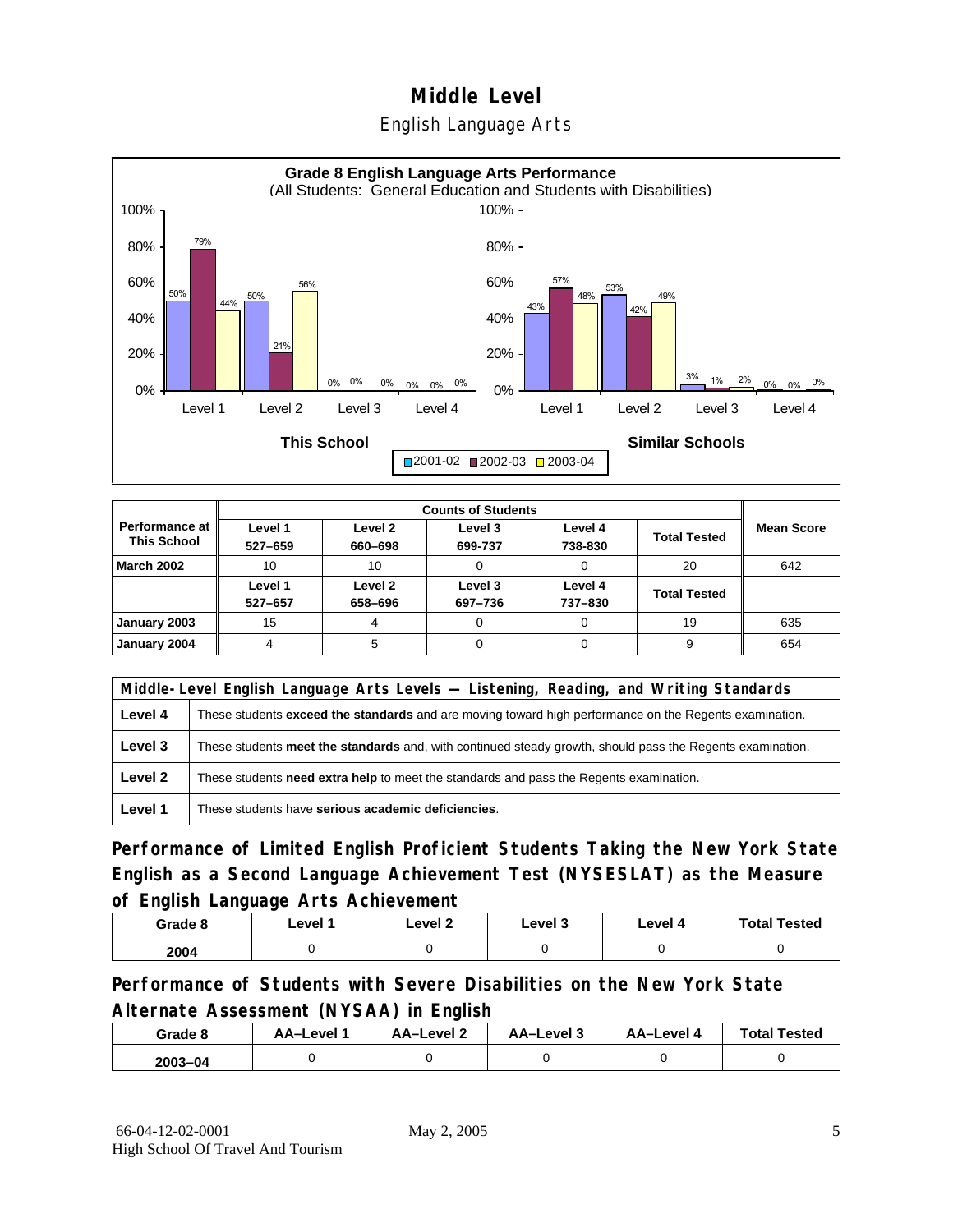**Mathematics** 



| <b>Counts of Students</b>                   |                    |                    |                    |                    |                     |                   |
|---------------------------------------------|--------------------|--------------------|--------------------|--------------------|---------------------|-------------------|
| <b>Performance at</b><br><b>This School</b> | Level 1<br>517-680 | Level 2<br>681-715 | Level 3<br>716-759 | Level 4<br>760-882 | <b>Total Tested</b> | <b>Mean Score</b> |
| May 2002                                    | 17                 |                    |                    |                    | 19                  | 632               |
| May 2003                                    | 20                 |                    |                    |                    | 23                  | 626               |
| May 2004                                    | 9                  |                    |                    |                    | 14                  | 630               |

|         | Middle-Level Mathematics Levels — Knowledge, Reasoning, and Problem-Solving Standards                     |  |  |  |  |
|---------|-----------------------------------------------------------------------------------------------------------|--|--|--|--|
| Level 4 | These students exceed the standards and are moving toward high performance on the Regents examination.    |  |  |  |  |
| Level 3 | These students meet the standards and, with continued steady growth, should pass the Regents examination. |  |  |  |  |
| Level 2 | These students <b>need extra help</b> to meet the standards and pass the Regents examination.             |  |  |  |  |
| Level 1 | These students have serious academic deficiencies.                                                        |  |  |  |  |

### **Performance of Students with Severe Disabilities on the New York State Alternate Assessment (NYSAA) in Mathematics**

| <b>Middle</b><br>Level | AA-Level | <b>AA-Level 2</b> | AA-Level 3 | <b>AA-Level 4</b> | <b>Total Tested</b> |
|------------------------|----------|-------------------|------------|-------------------|---------------------|
| $2003 - 04$            |          |                   |            |                   |                     |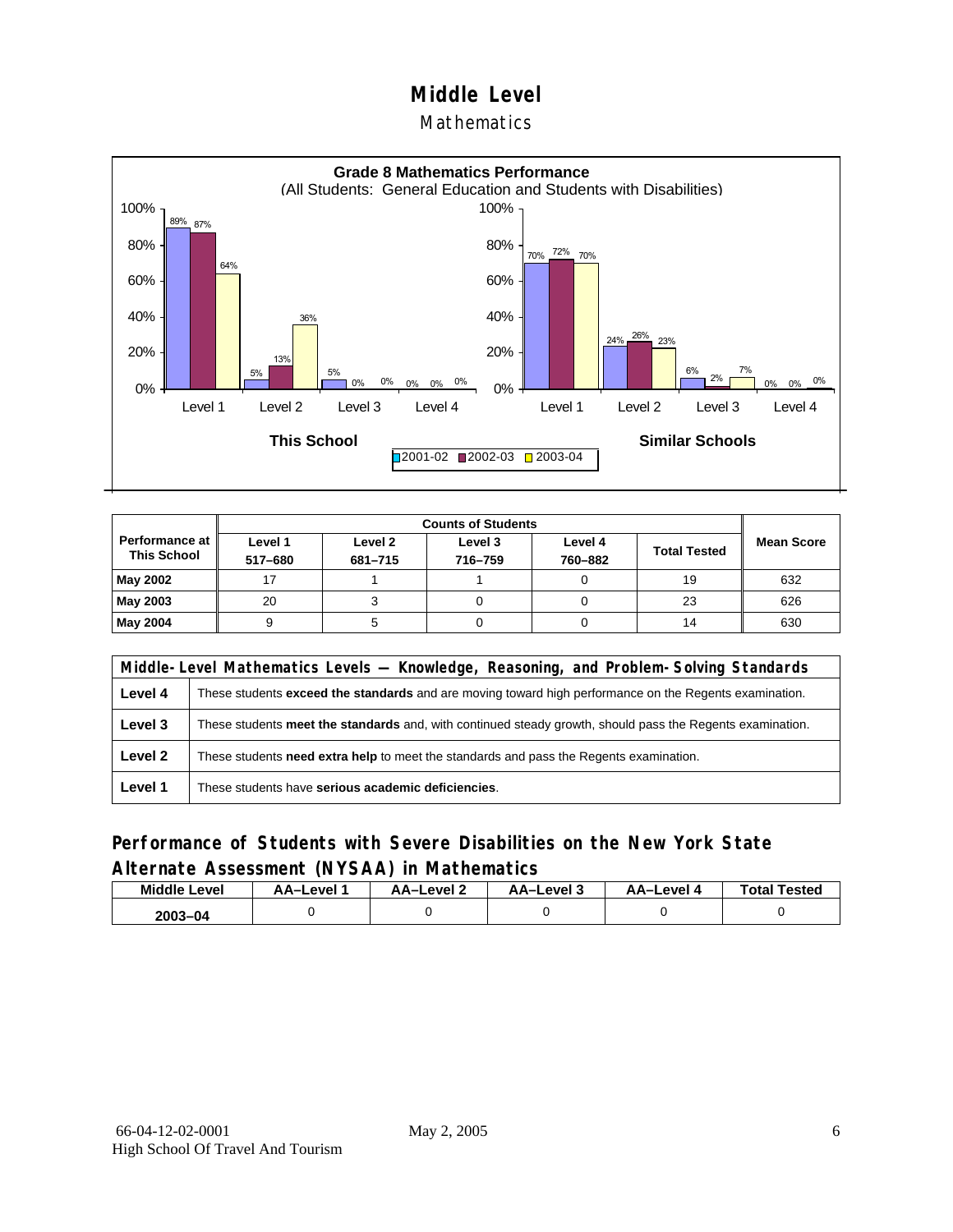#### **Science**



|                  | <b>Performance at This School</b> |         | <b>Counts of Students Tested</b> |         |         |                     |                   |  |  |  |
|------------------|-----------------------------------|---------|----------------------------------|---------|---------|---------------------|-------------------|--|--|--|
|                  |                                   | Level 1 | Level 2                          | Level 3 | Level 4 | <b>Total Tested</b> | <b>Mean Score</b> |  |  |  |
| <b>June 2002</b> | <b>Middle-Level Science</b>       |         |                                  |         |         |                     | 60                |  |  |  |
|                  | <b>Regents Science</b>            |         |                                  |         |         |                     |                   |  |  |  |
| January/         | <b>Middle-Level Science</b>       |         |                                  |         |         | 15                  | 61                |  |  |  |
| <b>June 2003</b> | <b>Regents Science</b>            |         |                                  |         |         |                     |                   |  |  |  |
| January/         | <b>Middle-Level Science</b>       |         |                                  |         |         |                     | 60                |  |  |  |
| <b>June 2004</b> | <b>Regents Science</b>            |         |                                  |         |         |                     |                   |  |  |  |

|                    | Middle-Level Science Levels — Knowledge, Reasoning, and Problem-Solving Standards*                                                                                                             |  |  |  |  |  |  |  |
|--------------------|------------------------------------------------------------------------------------------------------------------------------------------------------------------------------------------------|--|--|--|--|--|--|--|
| Level 4            | These students exceed the standards on the middle-level science test and are moving toward high performance<br>on the Regents examinations or score 85-100 on a Regents science examination.   |  |  |  |  |  |  |  |
| Level 3            | These students meet the standards on the middle-level science test and, with continued steady growth, should<br>pass the Regents examinations or score 65–84 on a Regents science examination. |  |  |  |  |  |  |  |
| Level <sub>2</sub> | These students need extra help to meet the standards for middle-level science and to pass the Regents<br>examinations or score 55–64 on a Regents science examination.                         |  |  |  |  |  |  |  |
| Level 1            | These students have serious academic deficiencies as evidenced in the middle-level science test or score 0–54<br>on a Regents science examination.                                             |  |  |  |  |  |  |  |

\*Students may demonstrate proficiency in middle-level science by scoring at Level 3 or above on the middle-level science test or by scoring 65 or above on a Regents examination in science.

#### **Performance of Students with Severe Disabilities on the New York State Alternate Assessment (NYSAA) in Science**

| Middle-Level | AA-Level | AA-Level 2 | AA-Level 3 | AA–Level 4 | <b>Total Tested</b> |
|--------------|----------|------------|------------|------------|---------------------|
| 2003-04      |          |            |            |            |                     |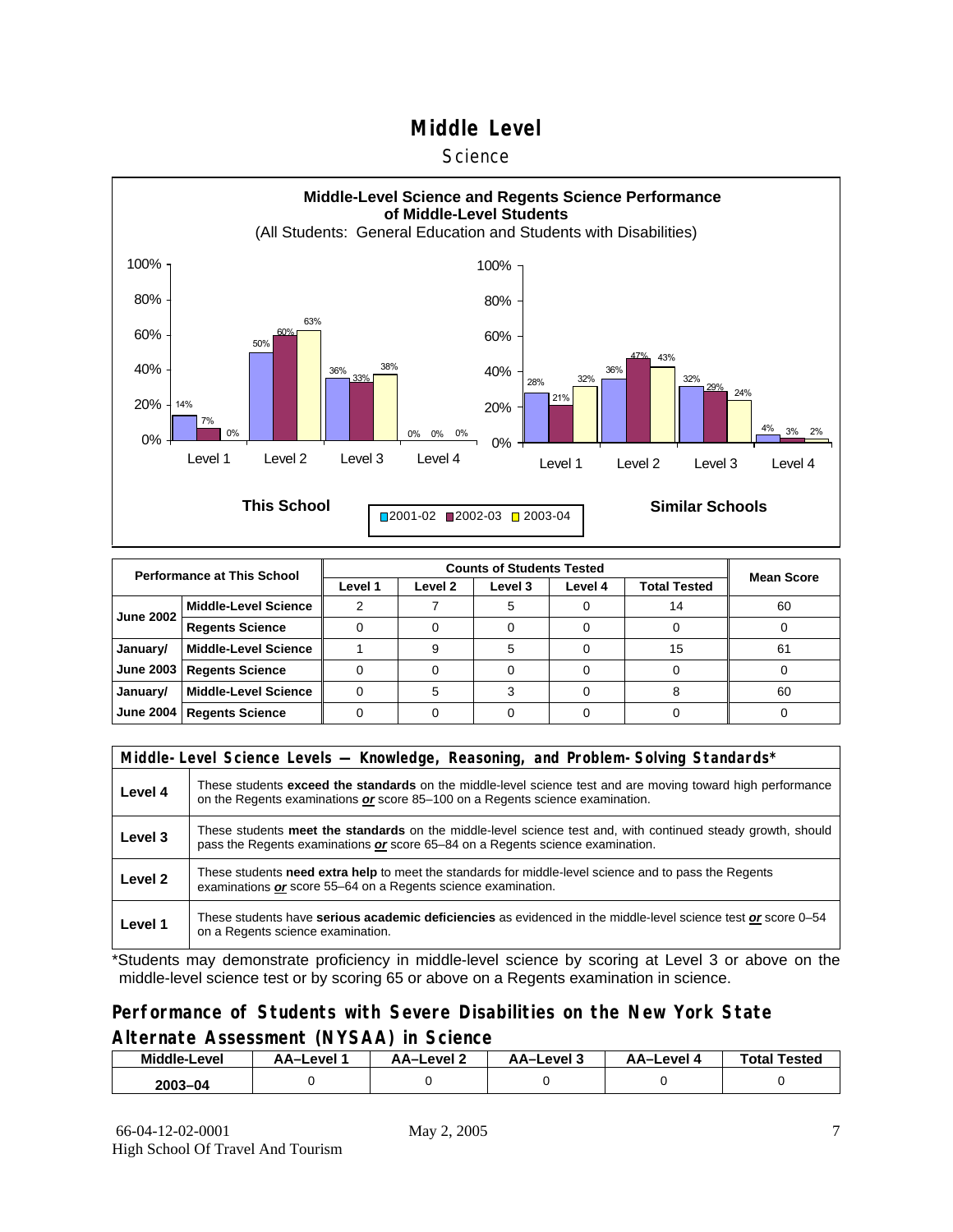### **High School English Achievement after Four Years of Instruction**

 The graphs and tables below present performance of the 1998, 1999, and 2000 cohort members, four years after entering grade 9, in meeting the graduation assessment requirement in English. In the graph, students passing approved alternatives to this examination are counted as scoring in the 65 to 84 range. RCT results are not included in the graph. The data in these tables and charts show the performance of the cohorts as of June 30<sup>th</sup> of the fourth year after first entering grade 9. Data for the 1999 and 2000 cohorts include all students in cohorts in the district's schools, students continuously enrolled in the district who transferred between schools within the district, and students placed outside the district but who are the reporting responsibility of the district. Data for the 1998 cohort include all students in the cohort in the district's schools.



|             | English Graduation Requirement Achievement after Four Years of High School* |                                          |                                           |                                           |                                            |                                       |  |  |  |  |  |
|-------------|-----------------------------------------------------------------------------|------------------------------------------|-------------------------------------------|-------------------------------------------|--------------------------------------------|---------------------------------------|--|--|--|--|--|
|             | <b>Cohort Members</b><br><b>All Students</b>                                | <b>Highest Score</b><br>Between 0 and 54 | <b>Highest Score</b><br>Between 55 and 64 | <b>Highest Score</b><br>Between 65 and 84 | <b>Highest Score</b><br>Between 85 and 100 | Approved<br><b>Alternative Credit</b> |  |  |  |  |  |
| 1998 Cohort |                                                                             |                                          |                                           |                                           |                                            |                                       |  |  |  |  |  |
| 1999 Cohort |                                                                             |                                          |                                           |                                           |                                            |                                       |  |  |  |  |  |
| 2000 Cohort | 16                                                                          |                                          |                                           |                                           |                                            |                                       |  |  |  |  |  |

\*Assessments used to determine counts in this table include the Regents examination in comprehensive English, the component retest in English, and approved alternatives.

| <b>Performance of Students Who Took the Regents</b><br><b>Competency Tests in Reading and Writing to</b><br>Meet the Graduation Requirement* |                                                                          |  |  |  |  |  |  |  |  |
|----------------------------------------------------------------------------------------------------------------------------------------------|--------------------------------------------------------------------------|--|--|--|--|--|--|--|--|
|                                                                                                                                              | <b>Failed RCT in Reading</b><br><b>Passed the RCTs</b><br>and/or Writing |  |  |  |  |  |  |  |  |
| 1998 Cohort                                                                                                                                  |                                                                          |  |  |  |  |  |  |  |  |
| 1999 Cohort                                                                                                                                  |                                                                          |  |  |  |  |  |  |  |  |
| 2000 Cohort                                                                                                                                  |                                                                          |  |  |  |  |  |  |  |  |

\*Includes only students eligible for the safety net who did not score 55 or higher on the Regents examination or an approved alternative.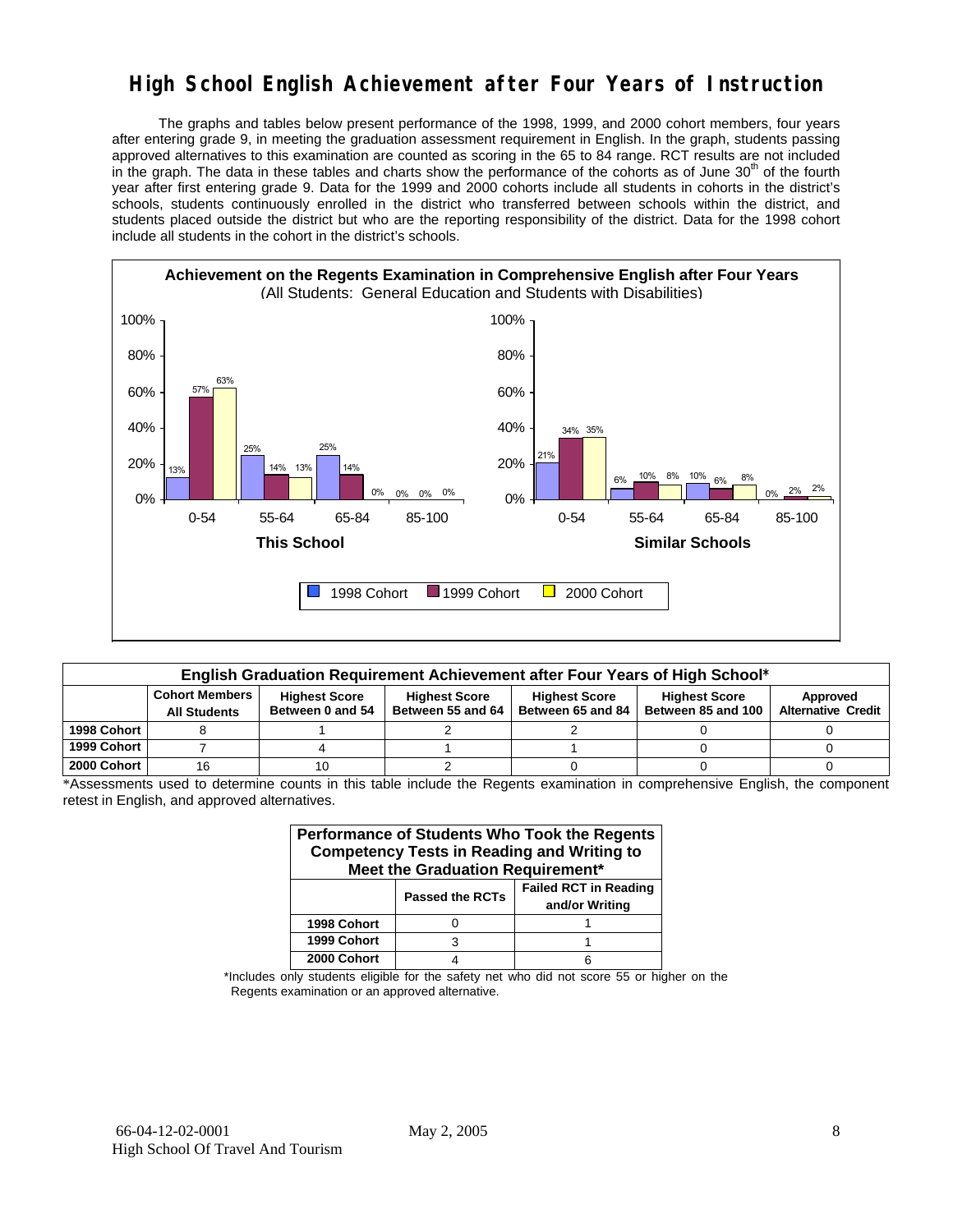### **High School Mathematics Achievement after Four Years of Instruction**

 The graphs and tables below present performance of the 1998, 1999, and 2000 cohort members, four years after entering grade 9, in meeting the graduation assessment requirement in mathematics. In the graph, students passing approved alternatives to these examinations are counted as scoring in the 65 to 84 range. RCT results are not included in the graph. The data in these tables and charts show the performance of the cohorts as of June 30<sup>th</sup> of the fourth year after first entering grade 9. Data for the 1999 and 2000 cohorts include all students in cohorts in the district's schools, students continuously enrolled in the district who transferred between schools within the district, and students placed outside the district but who are the reporting responsibility of the district. Data for the 1998 cohort include all students in the cohort in the district's schools.



|              | Mathematics Graduation Requirement Achievement after Four Years of High School* |                                                                                                          |  |  |                                                                                            |  |  |  |  |  |  |
|--------------|---------------------------------------------------------------------------------|----------------------------------------------------------------------------------------------------------|--|--|--------------------------------------------------------------------------------------------|--|--|--|--|--|--|
|              | <b>Cohort Members</b>                                                           | <b>Highest Score</b><br><b>Highest Score</b><br><b>Highest Score</b><br>Approved<br><b>Highest Score</b> |  |  |                                                                                            |  |  |  |  |  |  |
|              | <b>All Students</b>                                                             |                                                                                                          |  |  | Between 0 and 54 Between 55 and 64 Between 65 and 84 Between 85 and 100 Alternative Credit |  |  |  |  |  |  |
| l1998 Cohort |                                                                                 |                                                                                                          |  |  |                                                                                            |  |  |  |  |  |  |
| l1999 Cohort |                                                                                 |                                                                                                          |  |  |                                                                                            |  |  |  |  |  |  |
| l2000 Cohort |                                                                                 |                                                                                                          |  |  |                                                                                            |  |  |  |  |  |  |

\*Assessments used to determine counts in this table include a Regents examination in mathematics, the component retest in mathematics and approved alternatives.

|             | <b>Graduation Requirement*</b> | Performance of Students Who Took the Regents<br><b>Competency Test in Mathematics to Meet the</b> |
|-------------|--------------------------------|---------------------------------------------------------------------------------------------------|
|             | <b>Passed the RCT</b>          | <b>Failed at Least</b><br><b>One RCT</b>                                                          |
| 1998 Cohort |                                |                                                                                                   |
| 1999 Cohort |                                |                                                                                                   |
| 2000 Cohort |                                |                                                                                                   |

\*Includes only students eligible for the safety net who did not score 55 or higher on the Regents examination or an approved alternative.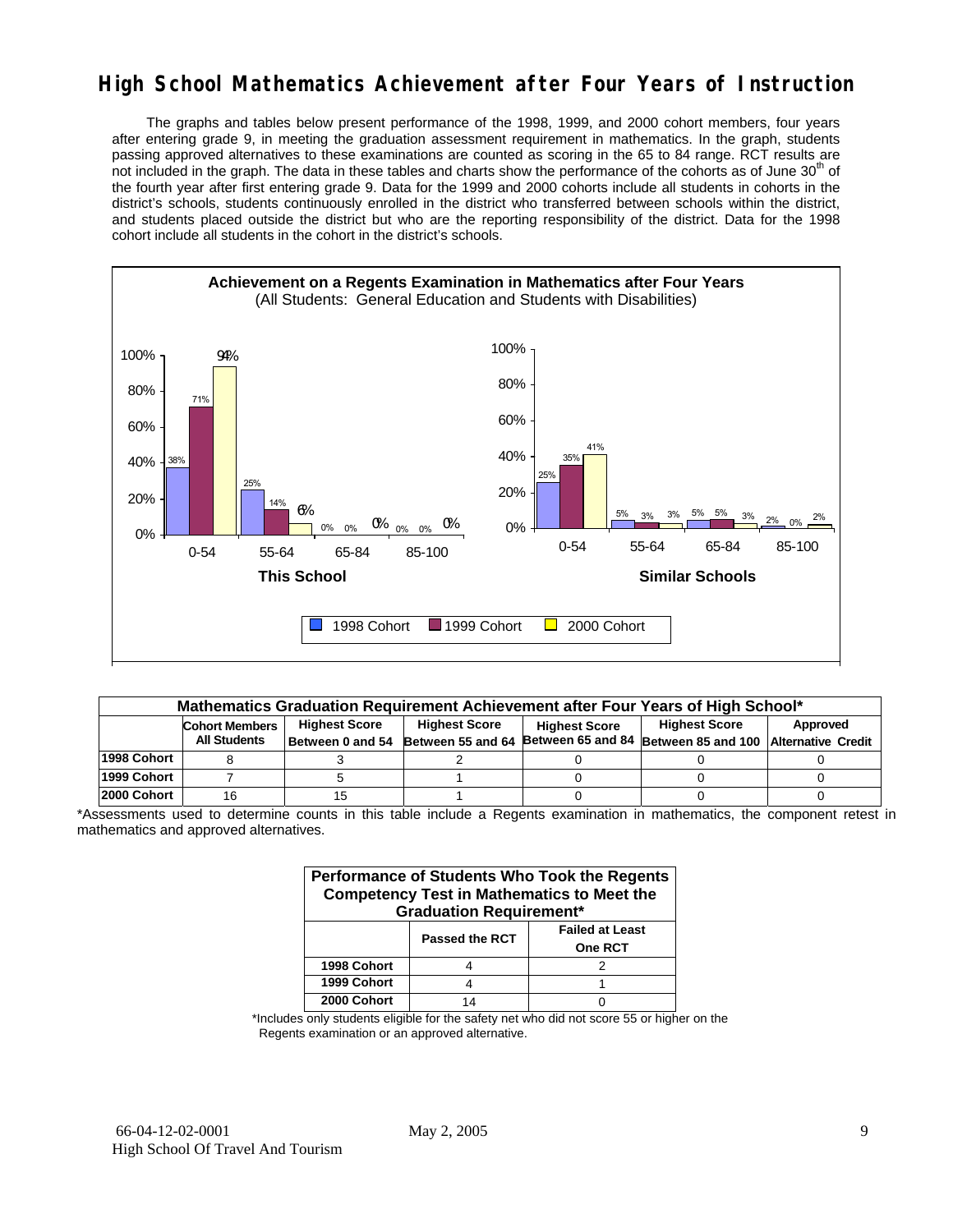### **Cohort Graduation Rates**

 Students were counted as graduates if they earned a local diploma with or without a Regents endorsement by August 31<sup>st</sup> of the fourth year after first entering grade 9. The graduation-rate cohort includes students who transferred to general education development (GED) programs. These students were not counted in the 1998 and 1999 school accountability cohort for English and mathematics.



|             | <b>Cohort Graduation Rates</b>   |                                |                                                                      |                            |  |  |  |  |  |
|-------------|----------------------------------|--------------------------------|----------------------------------------------------------------------|----------------------------|--|--|--|--|--|
|             | <b>Cohort</b><br>Members*<br>(a) | <b>Transfers to GED</b><br>(b) | <b>Graduation Rate</b><br><b>Cohort</b><br><b>Members</b><br>$(a+b)$ | <b>Number</b><br>Graduated |  |  |  |  |  |
| 1998 Cohort |                                  |                                |                                                                      |                            |  |  |  |  |  |
| 1999 Cohort |                                  |                                |                                                                      |                            |  |  |  |  |  |

 $*$ Count as of August  $31<sup>st</sup>$  of the fourth year after first entering grade 9.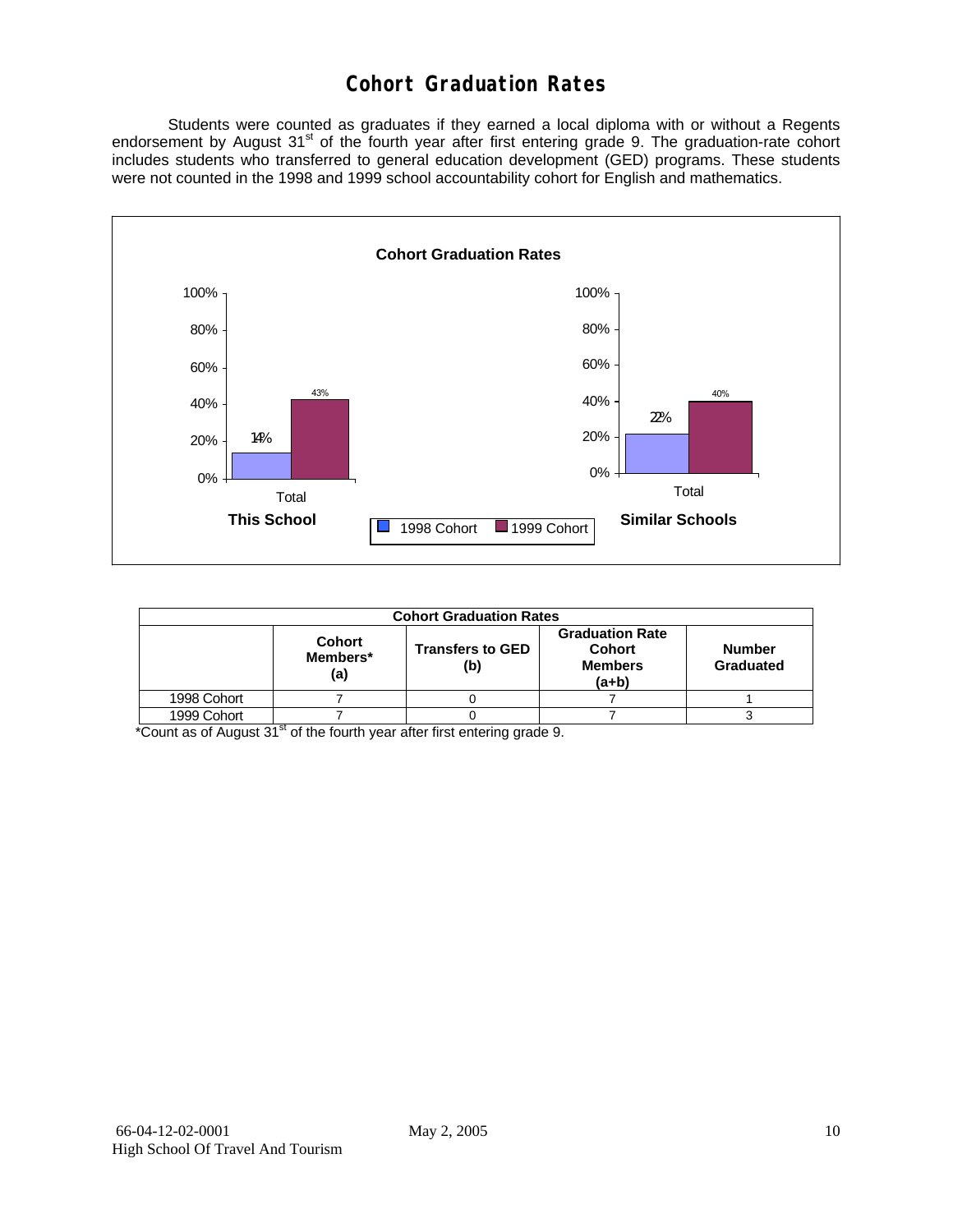# **Analysis of Student Subgroup Performance**

Historically, on State assessments the average performance of Black, Hispanic, and Native American students has been lower than that of White and Asian students. Similarly, students from lowincome families have not performed as well as those from higher income families. A high priority of the Board of Regents is to eliminate these gaps in student performance. In addition, Title I of the federal Elementary and Secondary Education Act includes explicit requirements "to ensure that students served by Title I are given the same opportunity to achieve to high standards and are held to the same high expectations as all students in each State."

This section of the school report card provides performance data for two years by racial/ethnic group, disability status, gender, English proficiency status, income level, and migrant status. The purpose of the student subgroup analyses is to determine if students who perform below the standards in any school tend to fall into particular groups, such as minority students, limited English proficient students, or economically disadvantaged students. If these analyses provide evidence that students in one of the groups achieve at a lower level than other students, the school and community should examine the reasons for this lower performance and make necessary changes in curriculum, instruction, and student support services to remedy these performance gaps. If your school did not report data for the 2003–04 school year for a subject and grade, a table showing data for subgroups in that subject and grade will not be included in the *Analysis*.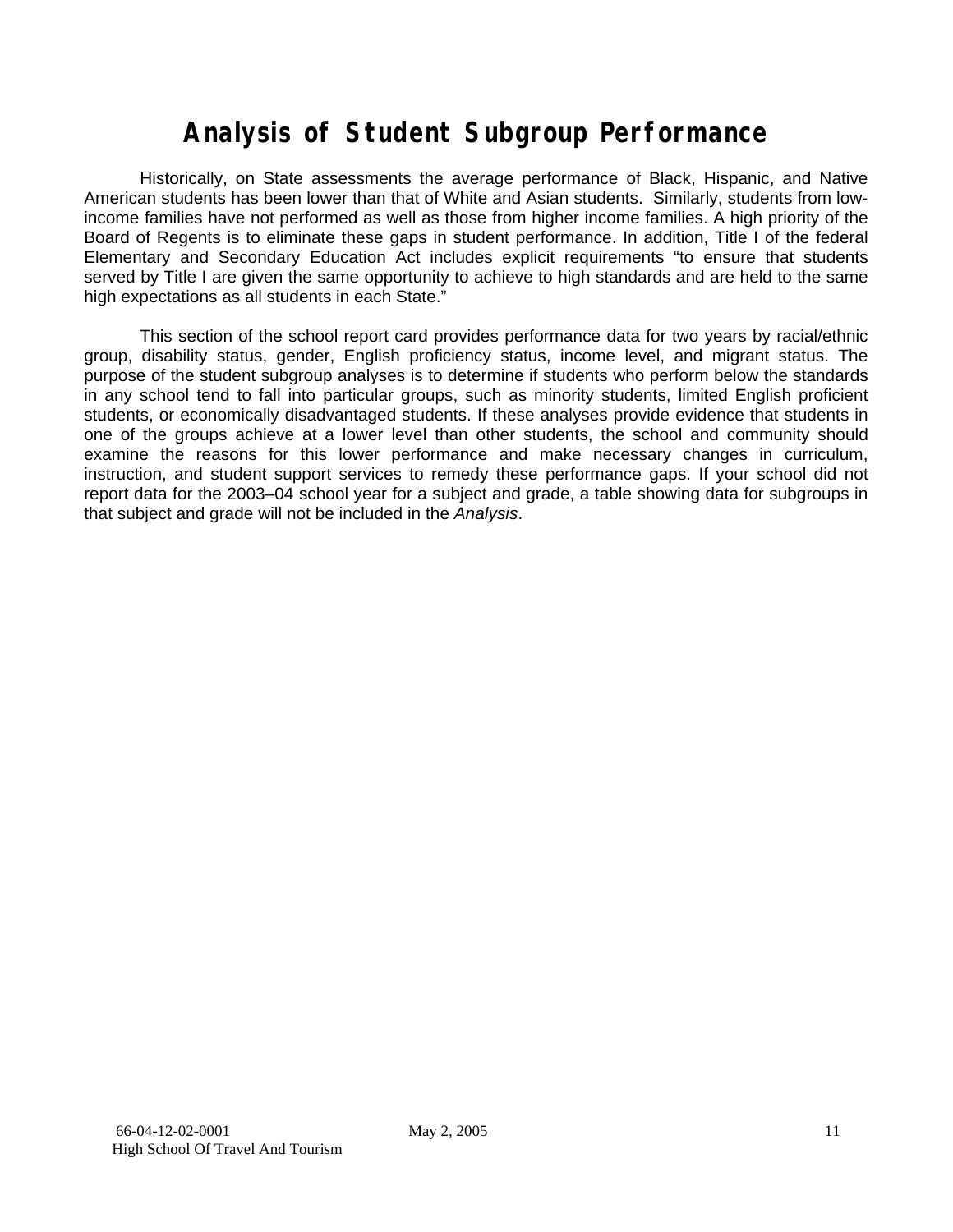### English Language Arts

|                                              | 2003-04        |         |                                                                   |    |               |         |                                                                   |           |
|----------------------------------------------|----------------|---------|-------------------------------------------------------------------|----|---------------|---------|-------------------------------------------------------------------|-----------|
|                                              |                |         | $2002 - 03$                                                       |    |               |         |                                                                   |           |
| <b>Student Subgroup</b>                      | <b>Total</b>   |         | <b>Percentages of Tested</b><br><b>Students Scoring at Levels</b> |    | Total         |         | <b>Percentages of Tested</b><br><b>Students Scoring at Levels</b> |           |
|                                              | <b>Tested</b>  | $2 - 4$ | $3 - 4$                                                           | 4  | <b>Tested</b> | $2 - 4$ | $3 - 4$                                                           | 4         |
| <b>Results by Race/Ethnicity</b>             |                |         |                                                                   |    |               |         |                                                                   |           |
| American Indian/Alaskan Native               | 0              | 0%      | 0%                                                                | 0% | 0             | 0%      | 0%                                                                | 0%        |
| <b>Black</b>                                 | 12             | 8%      | 0%                                                                | 0% | 6             | s       | s                                                                 | s         |
| Hispanic                                     | $\overline{7}$ | 43%     | 0%                                                                | 0% | 2             | s       | s                                                                 | ${\tt s}$ |
| Asian or Pacific Islander                    | 0              | 0%      | 0%                                                                | 0% | $\mathbf{1}$  | s       | s                                                                 | s         |
| White                                        | $\mathbf 0$    | 0%      | 0%                                                                | 0% | 0             | 0%      | 0%                                                                | 0%        |
| Total                                        | 19             | 21%     | 0%                                                                | 0% | 9             | 56%     | 0%                                                                | 0%        |
| Small Group Totals (s)                       | 0              | 0%      | 0%                                                                | 0% | 9             | 56%     | 0%                                                                | 0%        |
| <b>Results by Disability Status</b>          |                |         |                                                                   |    |               |         |                                                                   |           |
| General-education students                   | $\Omega$       | s       | s                                                                 | s  | 0             | s       | s                                                                 | s         |
| Students with disabilities                   | 19             | s       | s                                                                 | s  | 9             | s       | s                                                                 | s         |
| Total                                        | 19             | 21%     | 0%                                                                | 0% | 9             | 56%     | 0%                                                                | 0%        |
| <b>Results by Gender</b>                     |                |         |                                                                   |    |               |         |                                                                   |           |
| Female                                       | 8              | 38%     | 0%                                                                | 0% | 5             | s       | s                                                                 | s         |
| Male                                         | 11             | 9%      | 0%                                                                | 0% | 4             | s       | s                                                                 | s         |
| Total                                        | 19             | 21%     | 0%                                                                | 0% | 9             | 56%     | 0%                                                                | 0%        |
| <b>Results by English Proficiency Status</b> |                |         |                                                                   |    |               |         |                                                                   |           |
| English proficient                           | 19             | 21%     | 0%                                                                | 0% | 9             | 56%     | 0%                                                                | 0%        |
| Limited English proficient                   | 0              | 0%      | 0%                                                                | 0% | 0             | 0%      | 0%                                                                | 0%        |
| Total                                        | 19             | 21%     | 0%                                                                | 0% | 9             | 56%     | 0%                                                                | 0%        |
| <b>Results by Income Level</b>               |                |         |                                                                   |    |               |         |                                                                   |           |
| Economically disadvantaged                   | 19             | 21%     | 0%                                                                | 0% | 9             | 56%     | 0%                                                                | 0%        |
| Not disadvantaged                            | $\mathbf 0$    | 0%      | 0%                                                                | 0% | 0             | 0%      | 0%                                                                | 0%        |
| Total                                        | 19             | 21%     | 0%                                                                | 0% | 9             | 56%     | 0%                                                                | 0%        |
| <b>Results by Migrant Status</b>             |                |         |                                                                   |    |               |         |                                                                   |           |
| Migrant family                               | $\mathbf 0$    | 0%      | 0%                                                                | 0% | 0             | 0%      | 0%                                                                | 0%        |
| Not migrant family                           | 19             | 21%     | 0%                                                                | 0% | 9             | 56%     | 0%                                                                | 0%        |
| Total                                        | 19             | 21%     | 0%                                                                | 0% | 9             | 56%     | 0%                                                                | 0%        |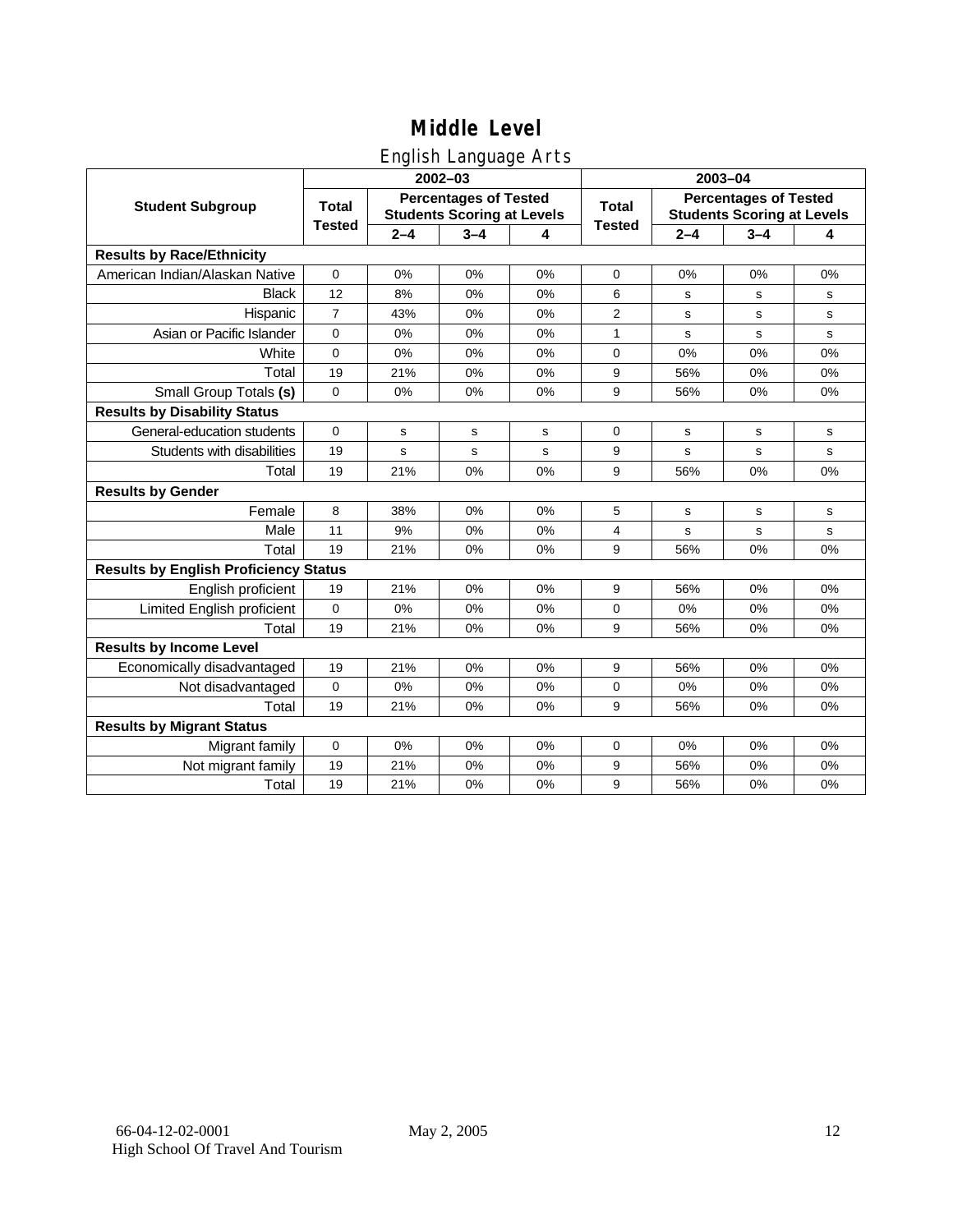### Mathematics

|                                              |               |         | $2002 - 03$                                                       |    | 2003-04       |                                                                   |         |              |
|----------------------------------------------|---------------|---------|-------------------------------------------------------------------|----|---------------|-------------------------------------------------------------------|---------|--------------|
| <b>Student Subgroup</b>                      | <b>Total</b>  |         | <b>Percentages of Tested</b><br><b>Students Scoring at Levels</b> |    | Total         | <b>Percentages of Tested</b><br><b>Students Scoring at Levels</b> |         |              |
|                                              | <b>Tested</b> | $2 - 4$ | $3 - 4$                                                           | 4  | <b>Tested</b> | $2 - 4$                                                           | $3 - 4$ | 4            |
| <b>Results by Race/Ethnicity</b>             |               |         |                                                                   |    |               |                                                                   |         |              |
| American Indian/Alaskan Native               | $\Omega$      | 0%      | 0%                                                                | 0% | $\Omega$      | 0%                                                                | 0%      | 0%           |
| <b>Black</b>                                 | 14            | 14%     | 0%                                                                | 0% | 9             | 56%                                                               | 0%      | 0%           |
| Hispanic                                     | 9             | 11%     | 0%                                                                | 0% | 4             | s                                                                 | s       | s            |
| Asian or Pacific Islander                    | $\mathbf 0$   | 0%      | 0%                                                                | 0% | $\mathbf{1}$  | s                                                                 | s       | s            |
| White                                        | $\mathbf 0$   | 0%      | 0%                                                                | 0% | 0             | 0%                                                                | 0%      | 0%           |
| Total                                        | 23            | 13%     | 0%                                                                | 0% | 14            | 36%                                                               | 0%      | 0%           |
| Small Group Totals (s)                       | $\Omega$      | 0%      | 0%                                                                | 0% | 5             | 0%                                                                | 0%      | 0%           |
| <b>Results by Disability Status</b>          |               |         |                                                                   |    |               |                                                                   |         |              |
| General-education students                   | $\Omega$      | s       | s                                                                 | S  | $\Omega$      | S                                                                 | s       | s            |
| Students with disabilities                   | 23            | s       | s                                                                 | s  | 14            | s                                                                 | s       | $\mathbf{s}$ |
| Total                                        | 23            | 13%     | 0%                                                                | 0% | 14            | 36%                                                               | 0%      | 0%           |
| <b>Results by Gender</b>                     |               |         |                                                                   |    |               |                                                                   |         |              |
| Female                                       | 9             | 11%     | 0%                                                                | 0% | 8             | 50%                                                               | 0%      | 0%           |
| Male                                         | 14            | 14%     | 0%                                                                | 0% | 6             | 17%                                                               | 0%      | 0%           |
| Total                                        | 23            | 13%     | 0%                                                                | 0% | 14            | 36%                                                               | 0%      | 0%           |
| <b>Results by English Proficiency Status</b> |               |         |                                                                   |    |               |                                                                   |         |              |
| English proficient                           | 23            | 13%     | 0%                                                                | 0% | 14            | 36%                                                               | 0%      | 0%           |
| Limited English proficient                   | $\mathbf 0$   | 0%      | 0%                                                                | 0% | 0             | 0%                                                                | 0%      | 0%           |
| Total                                        | 23            | 13%     | 0%                                                                | 0% | 14            | 36%                                                               | 0%      | 0%           |
| <b>Results by Income Level</b>               |               |         |                                                                   |    |               |                                                                   |         |              |
| Economically disadvantaged                   | 23            | 13%     | 0%                                                                | 0% | 14            | 36%                                                               | 0%      | 0%           |
| Not disadvantaged                            | $\Omega$      | 0%      | 0%                                                                | 0% | $\Omega$      | 0%                                                                | 0%      | 0%           |
| Total                                        | 23            | 13%     | 0%                                                                | 0% | 14            | 36%                                                               | 0%      | 0%           |
| <b>Results by Migrant Status</b>             |               |         |                                                                   |    |               |                                                                   |         |              |
| Migrant family                               | 0             | 0%      | 0%                                                                | 0% | 0             | 0%                                                                | 0%      | 0%           |
| Not migrant family                           | 23            | 13%     | 0%                                                                | 0% | 14            | 36%                                                               | 0%      | 0%           |
| Total                                        | 23            | 13%     | 0%                                                                | 0% | 14            | 36%                                                               | 0%      | 0%           |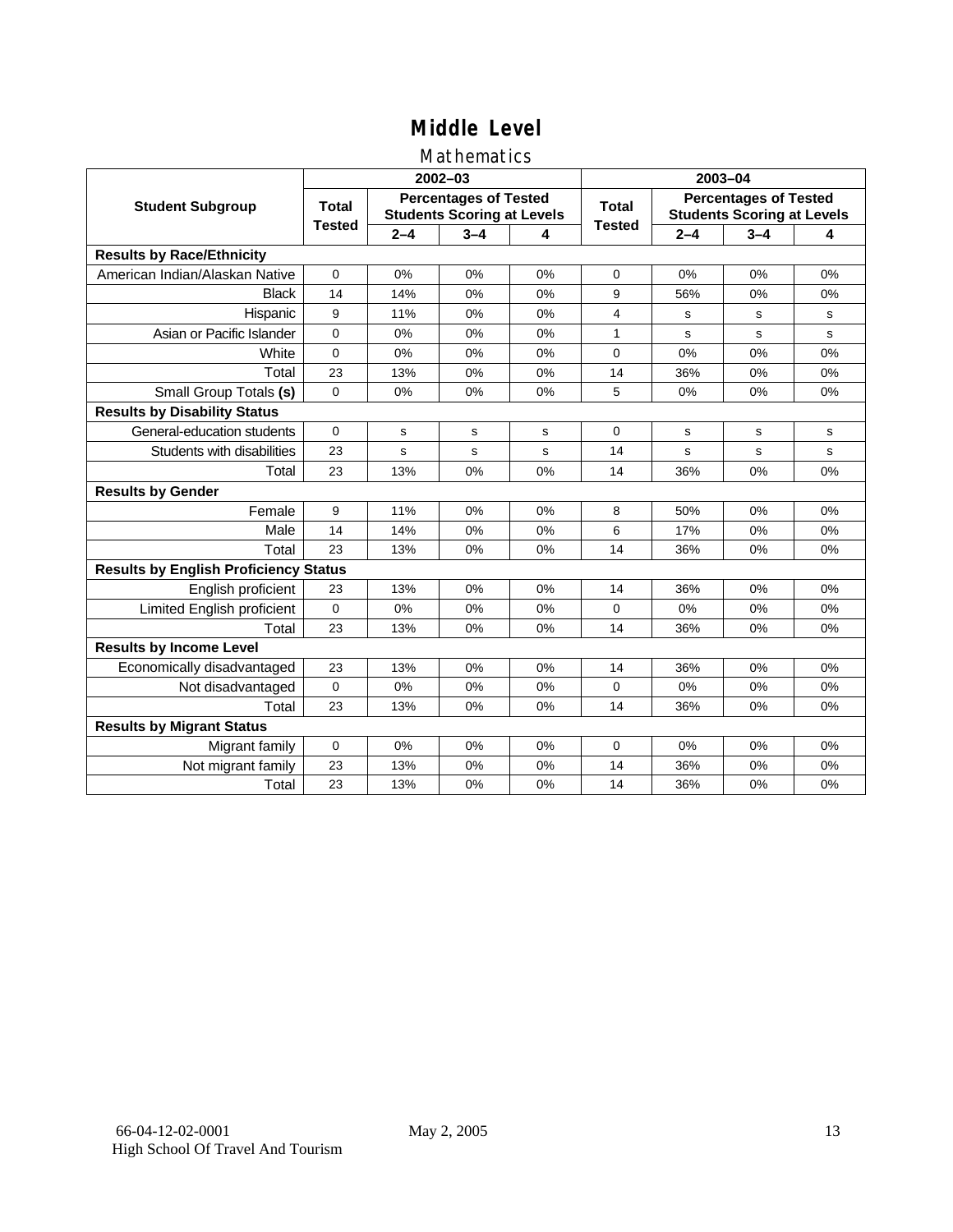#### **Science**

|                                              |                                                                                   |         | 2002-03 |       | 2003-04       |                                                                   |           |    |
|----------------------------------------------|-----------------------------------------------------------------------------------|---------|---------|-------|---------------|-------------------------------------------------------------------|-----------|----|
| <b>Student Subgroup</b>                      | <b>Percentages of Tested</b><br><b>Total</b><br><b>Students Scoring at Levels</b> |         |         |       | <b>Total</b>  | <b>Percentages of Tested</b><br><b>Students Scoring at Levels</b> |           |    |
|                                              | <b>Tested</b>                                                                     | $2 - 4$ | $3 - 4$ | 4     | <b>Tested</b> | $2 - 4$                                                           | $3 - 4$   | 4  |
| <b>Results by Race/Ethnicity</b>             |                                                                                   |         |         |       |               |                                                                   |           |    |
| American Indian/Alaskan Native               | $\mathbf 0$                                                                       | 0%      | 0%      | 0%    | $\mathbf 0$   | 0%                                                                | 0%        | 0% |
| <b>Black</b>                                 | 11                                                                                | s       | s       | s     | 5             | s                                                                 | s         | s  |
| Hispanic                                     | 4                                                                                 | s       | s       | s     | 2             | s                                                                 | s         | s  |
| Asian or Pacific Islander                    | $\Omega$                                                                          | 0%      | 0%      | $0\%$ | 1             | s                                                                 | s         | s  |
| White                                        | $\mathbf 0$                                                                       | 0%      | 0%      | 0%    | 0             | 0%                                                                | 0%        | 0% |
| Total                                        | 15                                                                                | 93%     | 33%     | 0%    | 8             | 100%                                                              | 38%       | 0% |
| Small Group Totals (s)                       | 15                                                                                | 93%     | 33%     | 0%    | 8             | 100%                                                              | 38%       | 0% |
| <b>Results by Disability Status</b>          |                                                                                   |         |         |       |               |                                                                   |           |    |
| General-education students                   | $\Omega$                                                                          | s       | s       | s     | $\Omega$      | s                                                                 | s         | s  |
| Students with disabilities                   | 15                                                                                | s       | s       | s     | 8             | s                                                                 | s         | s  |
| Total                                        | 15                                                                                | 93%     | 33%     | 0%    | 8             | 100%                                                              | 38%       | 0% |
| <b>Results by Gender</b>                     |                                                                                   |         |         |       |               |                                                                   |           |    |
| Female                                       | 6                                                                                 | 83%     | 33%     | 0%    | 4             | $\mathbf s$                                                       | ${\tt s}$ | s  |
| Male                                         | 9                                                                                 | 100%    | 33%     | 0%    | 4             | s                                                                 | s         | s  |
| Total                                        | 15                                                                                | 93%     | 33%     | 0%    | 8             | 100%                                                              | 38%       | 0% |
| <b>Results by English Proficiency Status</b> |                                                                                   |         |         |       |               |                                                                   |           |    |
| English proficient                           | 15                                                                                | 93%     | 33%     | 0%    | 8             | 100%                                                              | 38%       | 0% |
| Limited English proficient                   | $\Omega$                                                                          | 0%      | 0%      | 0%    | 0             | 0%                                                                | 0%        | 0% |
| Total                                        | 15                                                                                | 93%     | 33%     | 0%    | 8             | 100%                                                              | 38%       | 0% |
| <b>Results by Income Level</b>               |                                                                                   |         |         |       |               |                                                                   |           |    |
| Economically disadvantaged                   | 15                                                                                | 93%     | 33%     | 0%    | 8             | 100%                                                              | 38%       | 0% |
| Not disadvantaged                            | 0                                                                                 | 0%      | 0%      | 0%    | 0             | $0\%$                                                             | 0%        | 0% |
| Total                                        | 15                                                                                | 93%     | 33%     | 0%    | 8             | 100%                                                              | 38%       | 0% |
| <b>Results by Migrant Status</b>             |                                                                                   |         |         |       |               |                                                                   |           |    |
| Migrant family                               | 0                                                                                 | 0%      | 0%      | 0%    | 0             | 0%                                                                | 0%        | 0% |
| Not migrant family                           | 15                                                                                | 93%     | 33%     | $0\%$ | 8             | 100%                                                              | 38%       | 0% |
| Total                                        | 15                                                                                | 93%     | 33%     | 0%    | 8             | 100%                                                              | 38%       | 0% |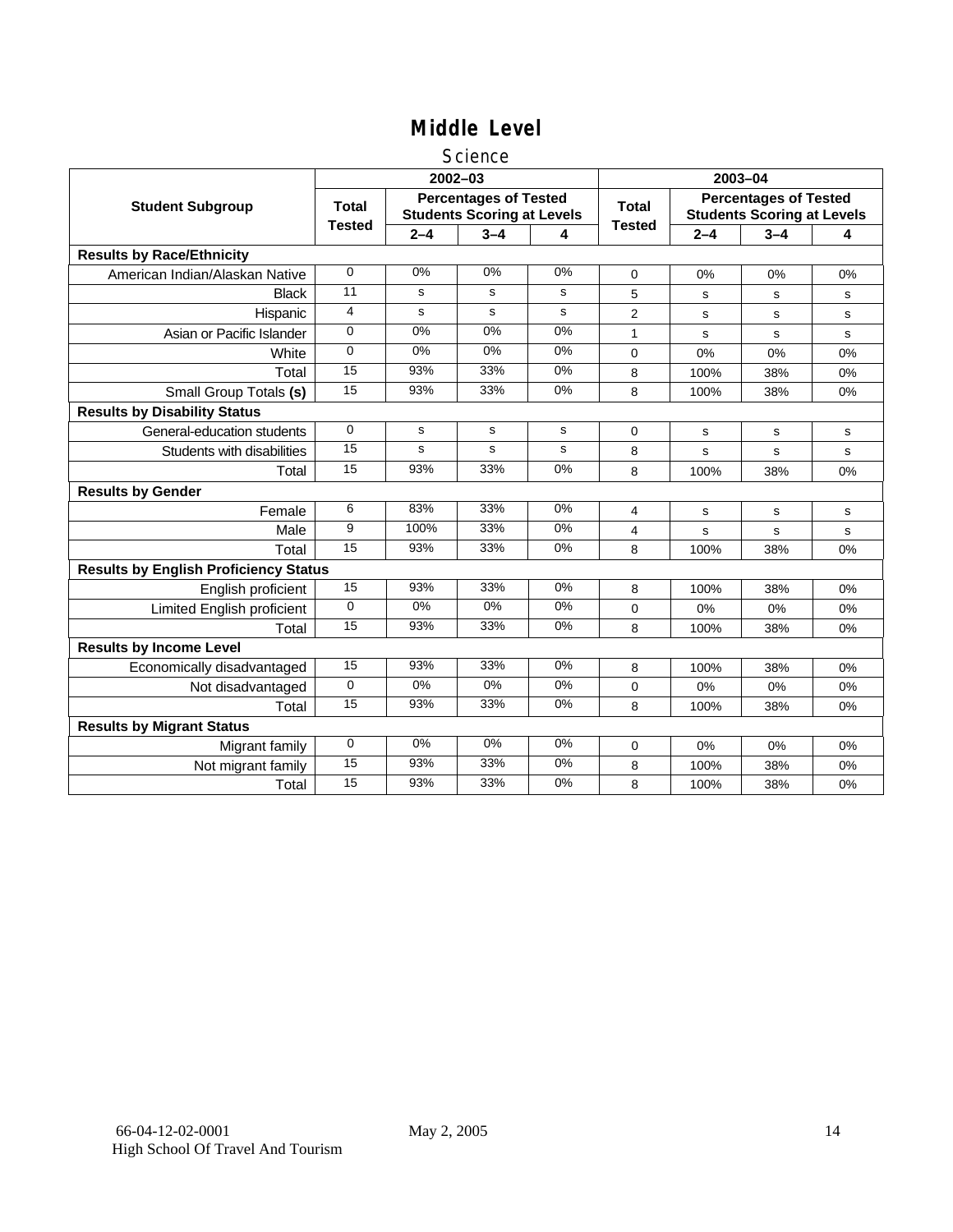### **1999 and 2000 High School Cohorts**

General-education students who first entered ninth grade in 1999 or 2000 must score 55 or higher on Regents English and mathematics examinations to graduate. During the phase-in of the Regents examination graduation requirements, all students (with district board of education approval) may qualify for a local diploma by earning a score of 55–64 on the required Regents examinations; a score of 65 or higher is required for a Regents diploma. Students with disabilities and certain students with a Section 504 Accomodation Plan may qualify for a local diploma by passing Regents competency tests. The data in these tables show the performance of the cohorts as of June 30<sup>th</sup> of the fourth year after first entering grade 9.

#### **Performance on the English Assessment Requirement for Graduation**

|                                              |                         |                | 1999 Cohort   |                          |                           |                 | 2000 Cohort              |                |                   |                                  |
|----------------------------------------------|-------------------------|----------------|---------------|--------------------------|---------------------------|-----------------|--------------------------|----------------|-------------------|----------------------------------|
|                                              |                         |                |               | <b>Count of Students</b> | <b>Percent</b>            |                 | <b>Count of Students</b> |                |                   | <b>Percent</b><br><b>Meeting</b> |
|                                              |                         |                | by Score      |                          | <b>Meeting</b>            | <b>Students</b> | by Score                 |                |                   |                                  |
| <b>Student Subgroup</b>                      | <b>Students</b>         | <b>Regents</b> |               | Pass-                    | Gradu-                    | in              | <b>Regents</b>           |                | Pass-             | Gradua-                          |
|                                              | in Cohort               | $55 -$<br>64   | $65 -$<br>100 | ed<br><b>RCTs</b>        | ation<br>Require-<br>ment | <b>Cohort</b>   | $55 -$<br>64             | $65 -$<br>100  | ed<br><b>RCTs</b> | tion<br>Require-<br>ment         |
| <b>Results by Race/Ethnicity</b>             |                         |                |               |                          |                           |                 |                          |                |                   |                                  |
| American Indian/Alaskan Native               | $\mathbf 0$             | 0              | 0             | $\mathbf 0$              | 0%                        | $\mathbf 0$     | $\mathbf 0$              | 0              | $\mathbf 0$       | 0%                               |
| <b>Black</b>                                 | 4                       | s              | $\mathbf s$   | s                        | s                         | 11              | $\overline{0}$           | $\overline{0}$ | 3                 | 27%                              |
| Hispanic                                     | $\overline{2}$          | s              | s             | s                        | s                         | 4               | s                        | s              | s                 | s                                |
| Asian or Pacific Islander                    | $\mathbf 0$             | 0              | 0             | 0                        | 0%                        | 0               | $\mathbf 0$              | 0              | $\Omega$          | 0%                               |
| White                                        | $\mathbf{1}$            | s              | ${\tt s}$     | s                        | s                         | $\mathbf{1}$    | $\mathbf s$              | $\mathbf s$    | s                 | ${\tt s}$                        |
| Total                                        | $\overline{7}$          | 1              | $\mathbf{1}$  | 3                        | 71%                       | 16              | $\overline{c}$           | 0              | 4                 | 38%                              |
| Small Group Totals (s)                       | $\overline{7}$          | 1              | $\mathbf{1}$  | 3                        | 71%                       | 5               | $\overline{2}$           | $\overline{0}$ | $\mathbf{1}$      | 60%                              |
| <b>Results by Disability Status</b>          |                         |                |               |                          |                           |                 |                          |                |                   |                                  |
| General-education students                   | 0                       | 0              | 0             | 0                        | 0%                        | 0               | 0                        | 0              | 0                 | 0%                               |
| Students with disabilities                   | $\overline{7}$          | 1              | $\mathbf{1}$  | 3                        | 71%                       | 16              | $\overline{2}$           | $\Omega$       | 4                 | 38%                              |
| Total                                        | 7                       | 1              | $\mathbf{1}$  | 3                        | 71%                       | 16              | $\overline{2}$           | 0              | 4                 | 38%                              |
| <b>Results by Gender</b>                     |                         |                |               |                          |                           |                 |                          |                |                   |                                  |
| Female                                       | 2                       | s              | s             | s                        | s                         | 4               | s                        | s              | s                 | s                                |
| Male                                         | 5                       | s              | $\mathbf s$   | s                        | s                         | 12              | $\mathbf s$              | s              | s                 | s                                |
| Total                                        | $\overline{7}$          | $\mathbf{1}$   | $\mathbf{1}$  | 3                        | 71%                       | 16              | $\overline{2}$           | $\overline{0}$ | 4                 | 38%                              |
| <b>Results by English Proficiency Status</b> |                         |                |               |                          |                           |                 |                          |                |                   |                                  |
| English proficient                           | $\overline{7}$          | 1              | $\mathbf{1}$  | 3                        | 71%                       | 16              | 2                        | 0              | 4                 | 38%                              |
| Limited English proficient                   | 0                       | 0              | 0             | 0                        | 0%                        | 0               | 0                        | 0              | 0                 | 0%                               |
| Total                                        | $\overline{7}$          | $\mathbf{1}$   | $\mathbf{1}$  | 3                        | 71%                       | 16              | $\overline{2}$           | $\Omega$       | 4                 | 38%                              |
| <b>Results by Income Level</b>               |                         |                |               |                          |                           |                 |                          |                |                   |                                  |
| Economically disadvantaged                   | 0                       | 0              | 0             | $\mathbf 0$              | 0%                        | 0               | $\mathbf 0$              | 0              | 0                 | 0%                               |
| Not disadvantaged                            | $\overline{\mathbf{7}}$ | 1              | $\mathbf{1}$  | 3                        | 71%                       | 16              | $\overline{c}$           | 0              | 4                 | 38%                              |
| Total                                        | $\overline{7}$          | 1              | $\mathbf{1}$  | 3                        | 71%                       | 16              | $\overline{2}$           | $\Omega$       | 4                 | 38%                              |
| <b>Results by Migrant Status</b>             |                         |                |               |                          |                           |                 |                          |                |                   |                                  |
| Migrant family                               | 0                       | 0              | 0             | $\mathbf 0$              | 0%                        | 0               | 0                        | 0              | 0                 | 0%                               |
| Not migrant family                           | $\overline{7}$          | 1              | $\mathbf{1}$  | 3                        | 71%                       | 16              | $\overline{2}$           | 0              | 4                 | 38%                              |
| Total                                        | $\overline{7}$          | 1              | $\mathbf{1}$  | 3                        | 71%                       | 16              | $\overline{2}$           | 0              | 4                 | 38%                              |

#### **after Four Years of High School**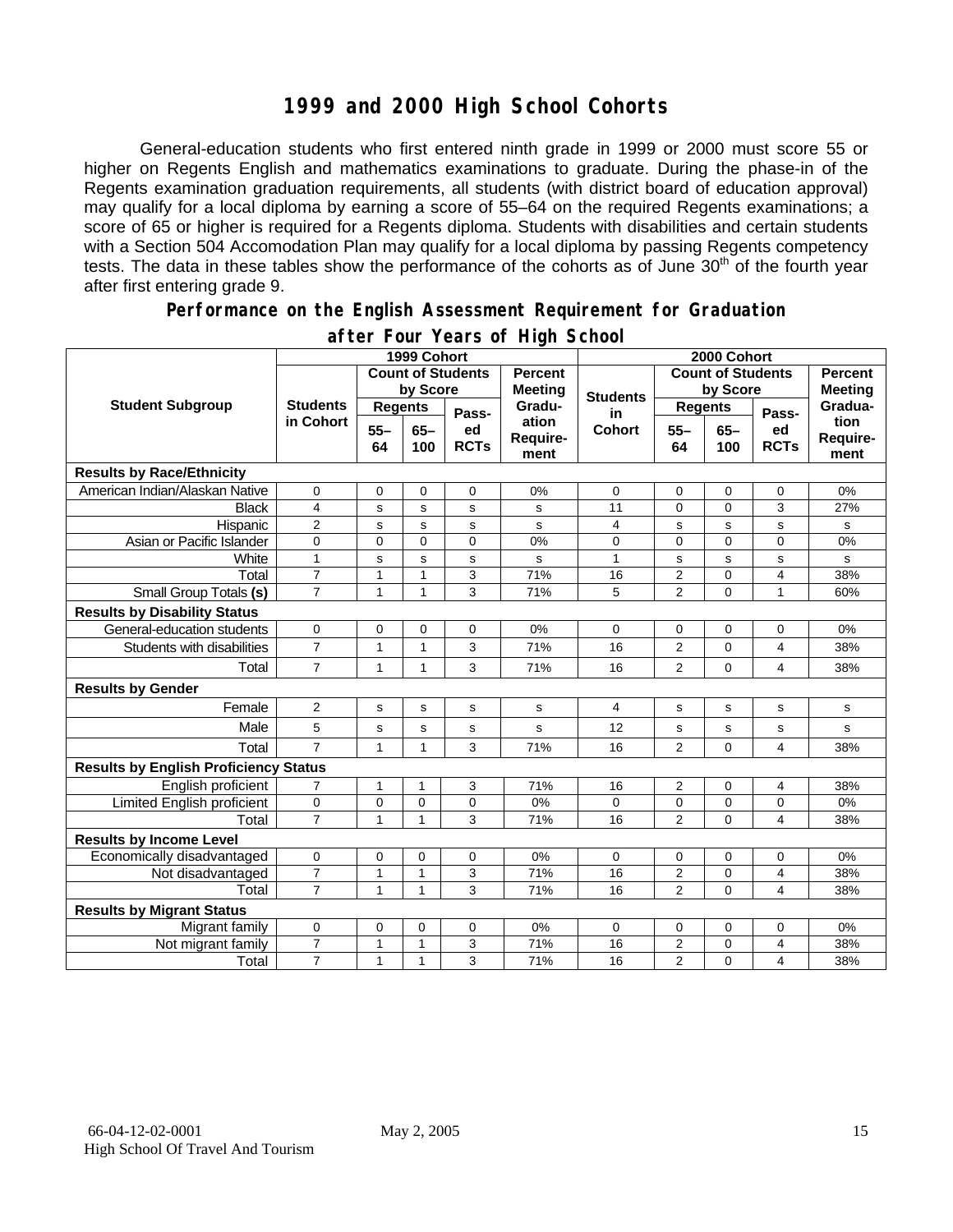#### **Performance on the Mathematics Assessment Requirement for Graduation after Four Years of High School**

|                                              | $30$ addition anton road roads on ringin concord<br>1999 Cohort |                          |             |                |                 | 2000 Cohort                            |                          |             |             |                                  |
|----------------------------------------------|-----------------------------------------------------------------|--------------------------|-------------|----------------|-----------------|----------------------------------------|--------------------------|-------------|-------------|----------------------------------|
| <b>Student Subgroup</b>                      |                                                                 | <b>Count of Students</b> |             |                | Percent         |                                        | <b>Count of Students</b> |             |             | <b>Percent</b><br><b>Meeting</b> |
|                                              | <b>Students</b><br>in<br><b>Cohort</b>                          | by Score                 |             |                | <b>Meeting</b>  |                                        | by Score                 |             |             |                                  |
|                                              |                                                                 | <b>Regents</b>           |             |                | Gradu-<br>ation | <b>Students</b><br>in<br><b>Cohort</b> | <b>Regents</b>           |             |             | Gradua-                          |
|                                              |                                                                 | $55 -$<br>$65-$          | Pass-<br>ed | $55 -$         |                 |                                        | $65-$                    | Pass-<br>ed | tion        |                                  |
|                                              |                                                                 | 64                       | 100         | <b>RCTs</b>    | Require-        |                                        | 64                       | 100         | <b>RCTs</b> | Require-                         |
|                                              |                                                                 |                          |             |                | ment            |                                        |                          |             |             | ment                             |
| <b>Results by Race/Ethnicity</b>             |                                                                 |                          |             |                |                 |                                        |                          |             |             |                                  |
| American Indian/Alaskan Native               | $\mathbf 0$                                                     | 0                        | 0           | 0              | 0%              | 0                                      | 0                        | 0           | 0           | 0%                               |
| <b>Black</b>                                 | $\overline{4}$                                                  | s                        | s           | s              | s               | 11                                     | $\Omega$                 | $\Omega$    | 11          | 100%                             |
| Hispanic                                     | $\overline{2}$                                                  | s                        | s           | s              | s               | 4                                      | s                        | $\mathbf s$ | s           | s                                |
| Asian or Pacific Islander                    | $\overline{0}$                                                  | $\mathbf 0$              | $\mathbf 0$ | $\Omega$       | 0%              | 0                                      | $\mathbf 0$              | $\mathbf 0$ | 0           | 0%                               |
| White                                        | $\mathbf{1}$                                                    | s                        | s           | s              | s               | 1                                      | s                        | s           | s           | s                                |
| Total                                        | $\overline{7}$                                                  | 1                        | $\mathbf 0$ | 4              | 71%             | 16                                     | $\mathbf{1}$             | $\mathbf 0$ | 14          | 94%                              |
| <b>Small Group Totals (s)</b>                | $\overline{7}$                                                  | 1                        | $\Omega$    | 4              | 71%             | 5                                      | 1                        | $\Omega$    | 3           | 80%                              |
| <b>Results by Disability Status</b>          |                                                                 |                          |             |                |                 |                                        |                          |             |             |                                  |
| General-education students                   | 0                                                               | $\mathbf 0$              | $\mathbf 0$ | 0              | 0%              | 0                                      | 0                        | 0           | 0           | 0%                               |
| Students with disabilities                   | $\overline{7}$                                                  | 1                        | $\mathbf 0$ | $\overline{4}$ | 71%             | 16                                     | 1                        | 0           | 14          | 94%                              |
| Total                                        | $\overline{7}$                                                  | $\mathbf{1}$             | $\Omega$    | 4              | 71%             | 16                                     | $\mathbf{1}$             | $\mathbf 0$ | 14          | 94%                              |
| <b>Results by Gender</b>                     |                                                                 |                          |             |                |                 |                                        |                          |             |             |                                  |
| Female                                       | $\overline{2}$                                                  | s                        | s           | s              | s               | 4                                      | $\mathbf s$              | s           | s           | s                                |
| Male                                         | 5                                                               | s                        | s           | $\mathbf{s}$   | s               | 12                                     | s                        | s           | s           | s                                |
| Total                                        | $\overline{7}$                                                  | 1                        | $\Omega$    | $\overline{4}$ | 71%             | 16                                     | $\mathbf{1}$             | $\mathbf 0$ | 14          | 94%                              |
| <b>Results by English Proficiency Status</b> |                                                                 |                          |             |                |                 |                                        |                          |             |             |                                  |
| English proficient                           | $\overline{7}$                                                  | 1                        | 0           | 4              | 71%             | 16                                     | 1                        | 0           | 14          | 94%                              |
| Limited English proficient                   | 0                                                               | $\mathbf 0$              | 0           | 0              | 0%              | 0                                      | $\mathbf 0$              | $\mathbf 0$ | $\mathbf 0$ | 0%                               |
| Total                                        | $\overline{7}$                                                  | 1                        | $\Omega$    | 4              | 71%             | 16                                     | 1                        | $\Omega$    | 14          | 94%                              |
| <b>Results by Income Level</b>               |                                                                 |                          |             |                |                 |                                        |                          |             |             |                                  |
| Economically disadvantaged                   | 0                                                               | 0                        | 0           | 0              | 0%              | 0                                      | 0                        | 0           | 0           | 0%                               |
| Not disadvantaged                            | $\overline{7}$                                                  | 1                        | 0           | 4              | 71%             | 16                                     | 1                        | 0           | 14          | 94%                              |
| Total                                        | $\overline{7}$                                                  | 1                        | $\Omega$    | 4              | 71%             | 16                                     | $\mathbf{1}$             | $\Omega$    | 14          | 94%                              |
| <b>Results by Migrant Status</b>             |                                                                 |                          |             |                |                 |                                        |                          |             |             |                                  |
| Migrant family                               | $\mathbf 0$                                                     | 0                        | 0           | 0              | 0%              | 0                                      | 0                        | 0           | 0           | 0%                               |
| Not migrant family                           | $\overline{7}$                                                  | 1                        | 0           | 4              | 71%             | 16                                     | 1                        | 0           | 14          | 94%                              |
| Total                                        | $\overline{7}$                                                  | 1                        | $\mathbf 0$ | 4              | 71%             | 16                                     | 1                        | 0           | 14          | 94%                              |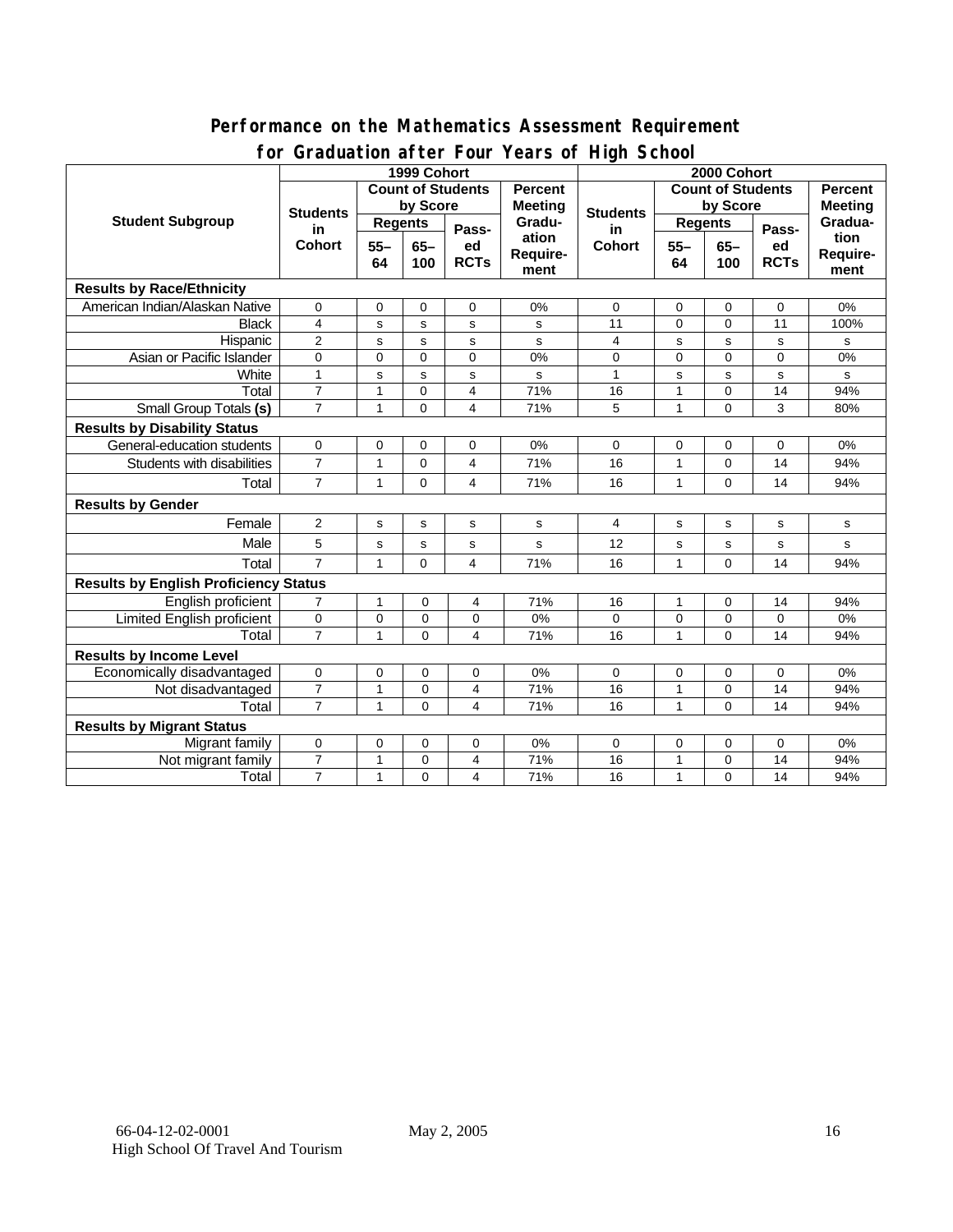### **Cohort Graduation Rates**

Students were counted as graduates if they earned a local diploma with or without a Regents endorsement by August 31<sup>st</sup> of the fourth year after first entering grade 9. The graduation-rate cohort includes students who transferred to general education development (GED) programs. These students were not counted in the district accountability cohort for English and mathematics.

|                                              | 1998 Cohort as of<br><b>August 31, 2002</b> |                    | 1999 Cohort as of<br>August 31, 2003    |                    |  |  |  |  |  |
|----------------------------------------------|---------------------------------------------|--------------------|-----------------------------------------|--------------------|--|--|--|--|--|
| <b>Student Subgroup</b>                      | <b>Graduation</b><br><b>Rate Cohort</b>     | Graduation<br>Rate | <b>Graduation</b><br><b>Rate Cohort</b> | Graduation<br>Rate |  |  |  |  |  |
| <b>Results by Race/Ethnicity</b>             |                                             |                    |                                         |                    |  |  |  |  |  |
| American Indian/Alaskan Native               | 0                                           | 0%                 | 0                                       | 0%                 |  |  |  |  |  |
| <b>Black</b>                                 | 4                                           | s                  | 4                                       | S                  |  |  |  |  |  |
| Hispanic                                     | $\overline{2}$                              | s                  | $\overline{2}$                          | s                  |  |  |  |  |  |
| Asian or Pacific Islander                    | 0                                           | 0%                 | 0                                       | 0%                 |  |  |  |  |  |
| White                                        | 1                                           | s                  | 1                                       | s                  |  |  |  |  |  |
| Total                                        | $\overline{7}$                              | 14%                | $\overline{7}$                          | 43%                |  |  |  |  |  |
| Small Group Totals (s)                       | $\overline{7}$                              | 14%                | 7                                       | 43%                |  |  |  |  |  |
| <b>Results by Disability Status</b>          |                                             |                    |                                         |                    |  |  |  |  |  |
| General-education students                   | $\mathbf 0$                                 | 0%                 | $\mathbf 0$                             | 0%                 |  |  |  |  |  |
| Students with disabilities                   | $\overline{7}$                              | 14%                | $\overline{7}$                          | 43%                |  |  |  |  |  |
| Total                                        | $\overline{7}$                              | 14%                | $\overline{7}$                          | 43%                |  |  |  |  |  |
| <b>Results by Gender</b>                     |                                             |                    |                                         |                    |  |  |  |  |  |
| Female                                       | $\overline{2}$                              | $\mathbf s$        | 2                                       | s                  |  |  |  |  |  |
| Male                                         | 5                                           | s                  | 5                                       | S                  |  |  |  |  |  |
| Total                                        | $\overline{7}$                              | 14%                | $\overline{7}$                          | 43%                |  |  |  |  |  |
| <b>Results by English Proficiency Status</b> |                                             |                    |                                         |                    |  |  |  |  |  |
| English proficient                           | 7                                           | 14%                | 7                                       | 43%                |  |  |  |  |  |
| Limited English proficient                   | 0                                           | 0%                 | 0                                       | 0%                 |  |  |  |  |  |
| Total                                        | $\overline{7}$                              | 14%                | $\overline{7}$                          | 43%                |  |  |  |  |  |
| <b>Results by Income Level</b>               |                                             |                    |                                         |                    |  |  |  |  |  |
| Economically disadvantaged                   | $\mathbf 0$                                 | 0%                 | 0                                       | $0\%$              |  |  |  |  |  |
| Not disadvantaged                            | $\overline{7}$                              | 14%                | $\overline{7}$                          | 43%                |  |  |  |  |  |
| Total                                        | $\overline{7}$                              | 14%                | $\overline{7}$                          | 43%                |  |  |  |  |  |
| <b>Results by Migrant Status</b>             |                                             |                    |                                         |                    |  |  |  |  |  |
| Migrant family                               | 0                                           | 0%                 | 0                                       | $0\%$              |  |  |  |  |  |
| Not migrant family                           | $\overline{7}$                              | 14%                | $\overline{7}$                          | 43%                |  |  |  |  |  |
| Total                                        | $\overline{7}$                              | 14%                | 7                                       | 43%                |  |  |  |  |  |